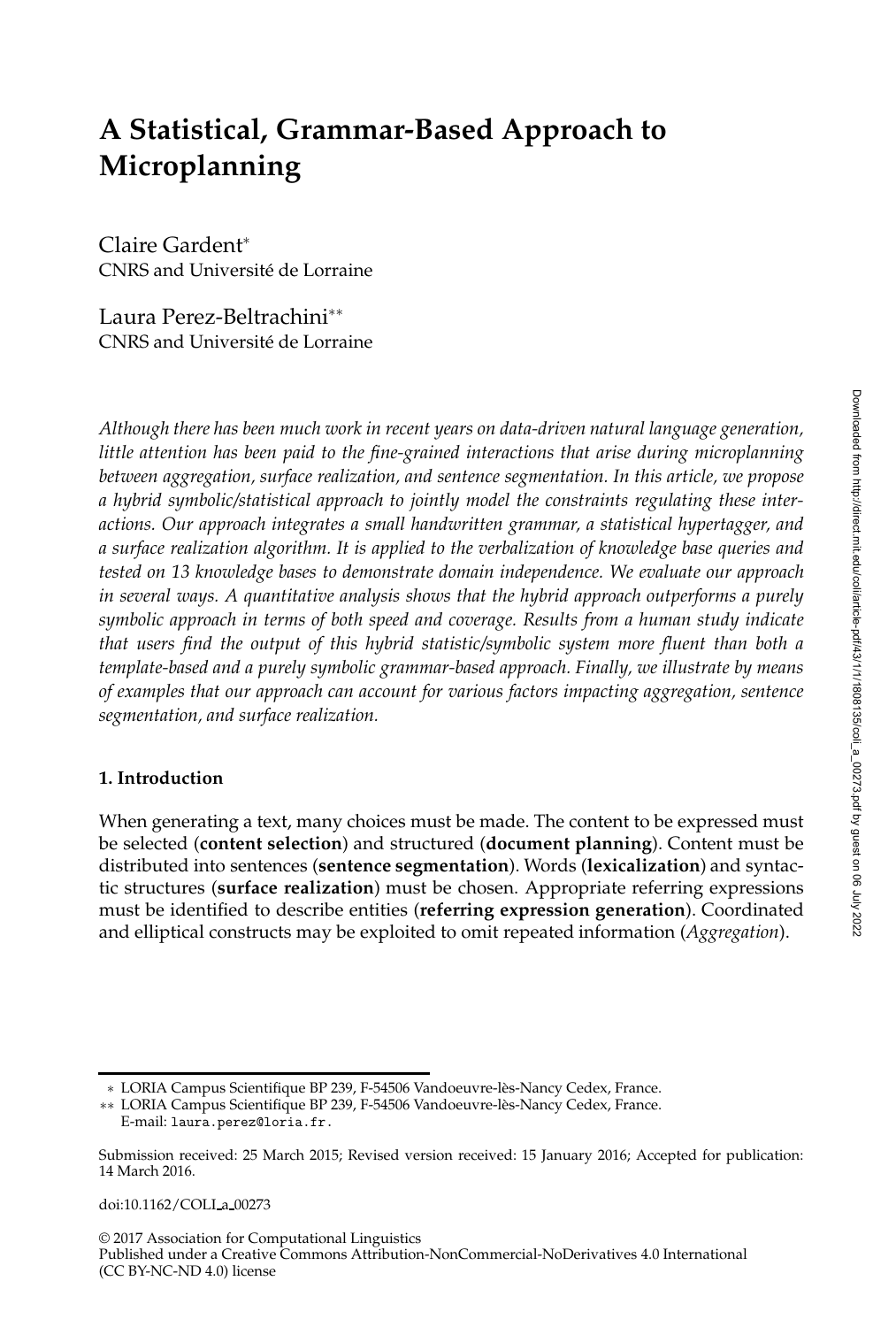These decisions interact and are subject to various constraints. Consider for instance the content sketched in Example (1). There are many ways of verbalizing this con $t$ ent<sup>1</sup> but the appropriate choice depends on the context. For instance, the elision form (1l-m) is only appropriate in a context where another sell literal is present (e.g.,  $\text{car}(x)$ ) sell(x,y) sportsCar(y) sell(x,z) trucks(z)). In this case, the repeated sell predicate can be elided (*A car dealer selling sports cars and trucks*).

| CarDealer $\sqcap \exists$ sell. (Truck)                                                    | (1) |
|---------------------------------------------------------------------------------------------|-----|
| a. The car dealer should sell trucks.<br>(Canonical Clause)                                 |     |
| (Canonical Clause with Pronominal Subject)<br>b. It should sell trucks.                     |     |
| (And S-Coordination)<br>c. and the car dealer should sell trucks                            |     |
| (And S-Coordination with Pronominal Subject)<br>$d.$ and it <sub>0</sub> should sell trucks |     |
| e. The car dealer who should sell trucks<br>(Subject Relative)                              |     |
| (And Subject Relative)<br>f. The car dealer $()$ and who should sell trucks                 |     |
| (Comma Subject Relative)<br>g. The car dealer (), who should sell trucks                    |     |
| (Gerund)<br>h. The car dealer selling trucks                                                |     |
| (And Gerund)<br>i. The car dealer () and selling trucks                                     |     |
| (Comma Gerund)<br>$i$ . The car dealer $()$ , selling trucks                                |     |
| k, trucks which the car dealer sells<br>(Object Relative Clause)                            |     |
| (And NP)<br>1. The car dealer (selling ) and trucks                                         |     |
| (Comma NP)<br>m. The car dealer (selling ), trucks                                          |     |

There are both soft and hard constraints regulating the choice of a given verbalization. A clause starting with a comma must be complemented by one starting with a coordination (Examples (2)a–b) and an elided clause must follow its source clause (Examples (2)c–d). These are hard, grammatical, constraints in that violating them yields sub-standard text.

(2) a. *The car dealer should sell trucks, provide sports cars, and be located in France.* b. ⋆ *The car dealer should sell trucks, provide sports cars, be located in France.* c. *A car dealer selling trucks and sports cars* d. ⋆ *A car dealer and sports cars selling trucks*

On the other hand, many syntactic and linear ordering choices are regulated by soft constraints—that is, yield text of variable acceptability. Thus, although both sentences in Example (3) are grammatical, Example (3a) is arguably better English than Example (3b).

(3) a. *I am looking for a teaching assistant who is employed by the University, who teaches English, and who has a PhD* b. *? I am looking for a teaching assistant employed by the University, who teaches English and having a PhD*

In this article, we present a hybrid symbolic/statistical approach designed to handle the interactions between surface realization, sentence segmentation, and aggregation. In this approach, hard constraints are encoded by the grammar (e.g., the constraints encoding the interactions beween comma and coordination conjunctions) while soft

<sup>1</sup> As shall be discussed in Section 3, our approach was developed for generating user queries on knowledge bases. In this context, we choose to include the *should* modality in the verbalization of a binary relation thus capturing the intention of the user. Hence the unusual modal verbalizations. Nothing hinges on this though and, in our approach, generating the simpler non-modal form (for example, *The car dealer sells trucks*) is a simple matter of modifying the grammar trees to remove the modal particle.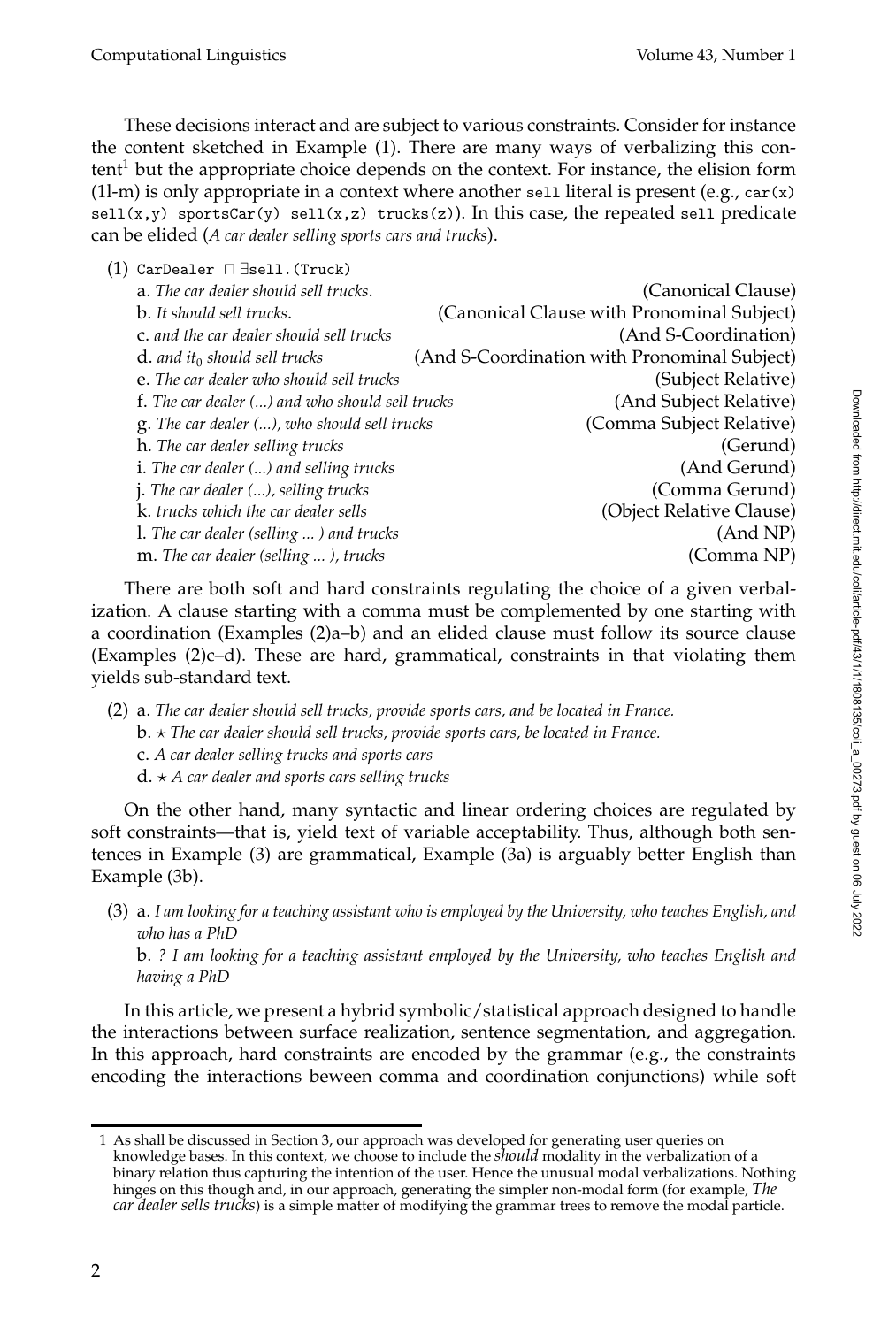constraints (e.g., constraints on linear order) are modeled statistically using a linear Conditional Random Field hypertagger.

To illustrate the workings of our approach, we consider a Natural Language Generation (NLG) setting where content selection and linearization are given, namely, the verbalization of Knowledge Base (KB) queries in the context of the Quelo Natural Language (NL) user interface to knowledge bases (Franconi, Guagliardo, and Trevisan 2010b). For instance, given the query in Example (4a), we seek to generate a verbalization of this query such as in Example (4b).

(4) a. NewCar ⊓ ∃exteriorColor.Beige ⊓ ∃hasCarbody.UtilityVehicle ⊓ ∃runOn.NaturalGas ⊓ ∃locatedInCountry.Country

b. *I am looking for a new car whose exterior color should be beige and whose body style should be a utility vehicle. The new car should run on natural gas and should be located in a country.*

We compare our approach both with a template-based approach and with a symbolic, grammar-based approach and show that it improves performance in terms of both speed and output quality.

One distinctive feature of our method is that it is grammar-based. As expected, this allows for a detailed handling of syntactic and morpho-syntactic constraints (e.g, subject/verb agreement, verb tense, relative pronoun case). More interestingly, this also allows for the training of a "high level hypertagger" whose categories are not lexical or syntactic categories but general, more abstract, syntactic classes describing the surface realization of, for instance, a verb argument. This contrasts both with approaches to data-to-text generation that map meaning representations to sentences without assuming an intervening syntax (Konstas and Lapata 2012b, 2012a; Lu, Ng, and Lee 2009; Dethlefs et al. 2013), and with traditional supertagging approaches that operate on lexical categories, thereby requiring a large training corpus (Bangalore and Joshi 1999; Espinosa, White, and Mehay 2008).

Another important feature of our approach is that it is domain-independent and can be applied to any knowledge base independent of its domain. As we shall show in Section 4.3, because it relies on a generic grammar, an automatically induced lexicon, and a hypertagger trained on a small data-to-text corpus, our approach can be applied to any knowledge base independent of the domain it covers.

In sum, the main features of our approach to query generation are that:

- r it jointly models sentence segmentation, aggregation, and surface realization (cf. Sections 5 and 6)
- $\bullet$ the grammar-based approach provides abstract syntactic classes that capture linguistic generalizations (e.g., subject relative clause), thereby allowing for learning with little training data (cf. Sections 3 and 4)
- $\bullet$ it is domain-independent and does not require additional parallel data/text training corpus for porting to a new knowledge base (cf. Section 5)

Conversely, its limitations are threefold. First, it assumes a linearized input, which is not a standard usecase in terms of NLG applications.<sup>2</sup> Second, because it uses a handcrafted grammar, it does not straightforwardly extend to application domains such

<sup>2</sup> This is not necessarily a strong limitation as, for example, trees can be linearized and a similar

hypertagging approach could be used to filter the initial search space using this linearized representation.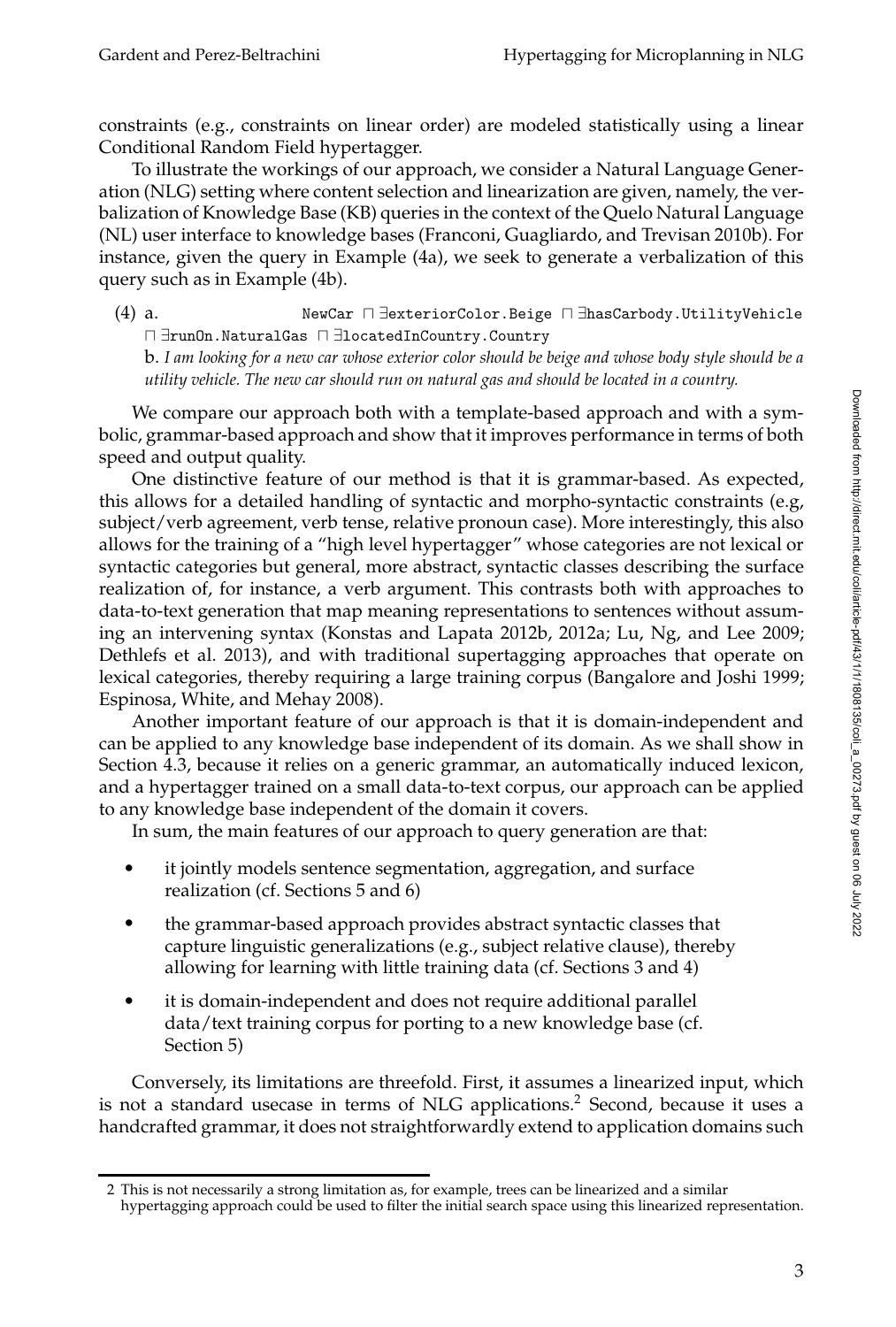as geography database queries, robocup coaching advice, and weather reporting where the matching between text and data is much more complex than in the application we consider. Third, it is limited to a restricted fragment of description logic (conjunctive tree shape queries) and can therefore not directly account for applications and knowledge base queries involving more complex semantic representations.

The article is structured as follows. Section 2 summarizes related work on joint models for microplanning. Section 3 describes the query generation task and the NLG architecture we developed. Sections 4 and 5 present the experimental set-up used for the evaluation and the results obtained. Section 6 provides a qualitative analysis of the generated output by showing examples of interactions between aggregation, sentence segmentation, and surface realization that were correctly accounted for by our approach. Section 7 concludes with pointers for further research.

### **2. Related Work**

Earlier rule-based work on microplanning NLGs has explored various ways of combining lexicalization, surface realization, and aggregation in architectures ranging from integrated systems where all decisions are made simultaneously (Appelt 1982) to strictly sequential pipelines (Reiter, Dale, and Feng 2000). Although the sequential approach is easier to develop and to maintain, it cannot easily account for the interactions that are known to exist between the various modules (Danlos 1987). A sequential approach can in fact induce a "generation gap" (Meteer 1990) whereby generation fails because a choice made earlier in the pipeline conflicts with the constraints of a module occurring further down the pipeline. Moreover, taking individual decisions at different sub-tasks in a sequential manner might lead to suboptimal solutions (Marciniak and Strube 2005). On the other hand, symbolic joint approaches to microplanning lack in robustness and efficiency. They also require much time and expertise to develop the various linguistic resources (grammar, lexicon, text plans, etc.) they are based upon.

In previous work on sentence planning, Walker, Rambow, and Rogati (2001) therefore proposed a trainable sentence planner (called SPoT) that addresses the interactions occurring between content ordering, lexicalization, and aggregation. SPoT is part of a dialog system in the travel domain, which was later on extended to provide restaurant information (SPaRKy; Walker et al. 2007). In this approach, each input dialog act is assigned a syntactic structure (DSyntS, Deep Syntactic Structure; Mel' ˇcuk 1988) and then alternative ways of combining them into one or several sentences are explored. To this end SPoT proceeds in two steps. First, a number of random alternative sentence plans is generated using a set of clauses combining operations and handcrafted heuristics. Second, a ranking function learned from a corpus of sentence plans annotated with human ratings is applied to score the sentence plans generated in the first step. SPaRKy is based on SPoT's two-step sentence plan generation and ranking approach, but additionally incorporates rhetorical structure in the generated sentence plans.

There are several differences with our approach. First, the SPaRKy sentence planner generates different orderings of dialog acts, whereas in our case the order is enforced by the query linearization. Second, SPaRKy handles more complex text along with the choice of discourse connectives. Third, where SPaRKy uses a set of aggregation operations to specify clause-combinations, we model aggregation in the grammar, thereby accounting for the fact that, for example, coordinations and ellipses are subject to grammatical constraints.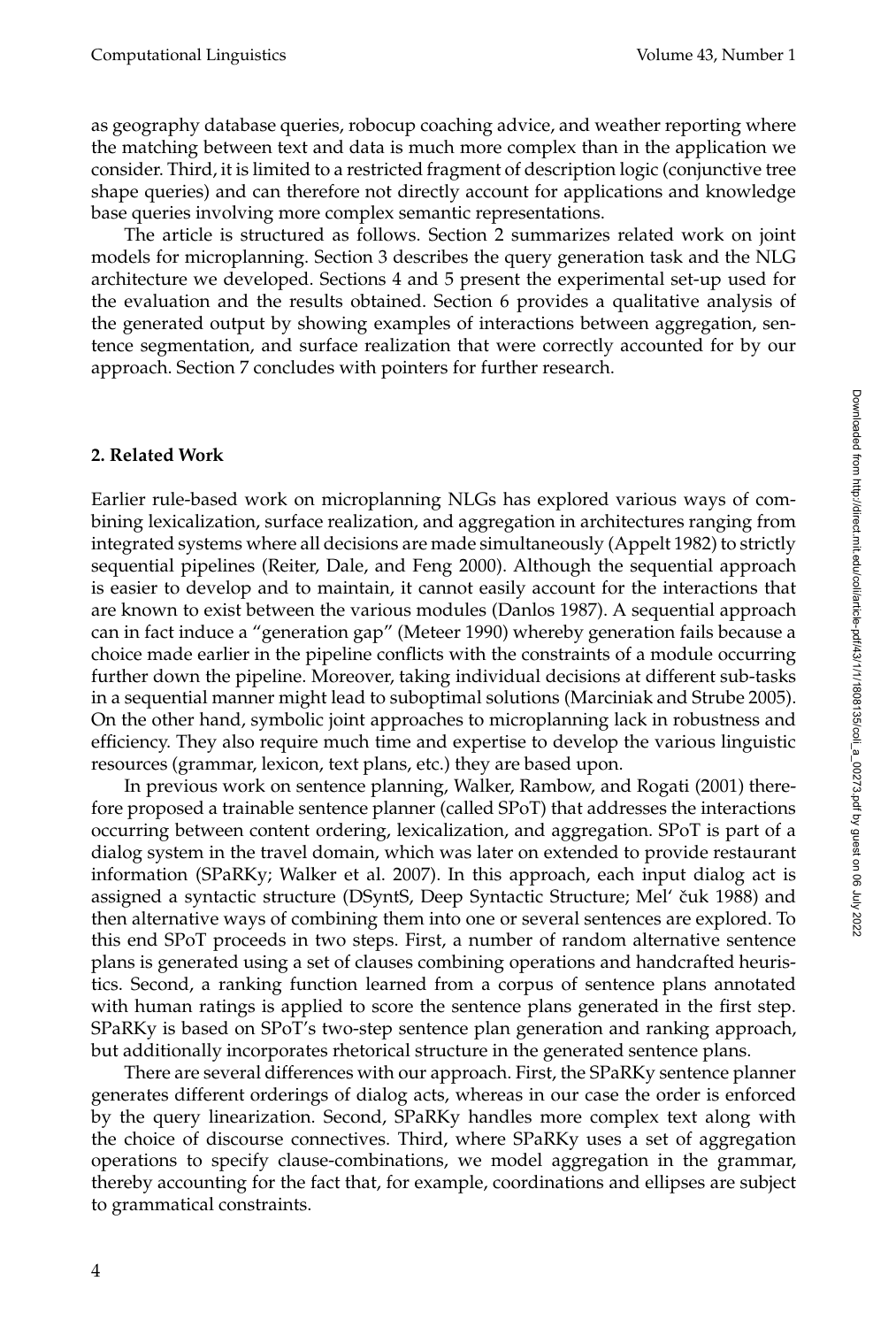Several joint, data-driven approaches have also been proposed to account for the multi-way interactions between various NLG modules and thus minimize the amount of expertise and manual work required.

The work of Konstas and Lapata (2012b, 2012a) departs from the sequential, statistical approach proposed by Angeli, Liang, and Klein (2010) for generation from databases and describes a generation model that jointly performs content selection, sentence planning, and surface realization. Given a corpus of database records and their textual descriptions, they induce a probabilistic context free grammar that captures the structure of the database and how it can be rendered into natural language. Generation then boils down to finding the best parse tree using the Viterbi algorithm. They evaluate their approach on three domains and obtain results competitive with the state of the art. Konstas and Lapata (2012b, 2012a), Lu, Ng, and Lee (2009), and Dethlefs et al. (2013) developed NLG systems trained on parallel corpora of text and databases such as Geoquery (880 training instances, queries of a geographic database), Robocup (1,539 instances, coaching advice to robots), WeatherGov (29,528 instances, weather forecasts), and ATIS (5,426 instances, air travel). Dethlefs et al. (2013) train their model on a corpus of restaurant recommendations.

These approaches often handle formal languages (e.g., sets of database records) and applications (e.g., coaching a robot or querying a geography database) that are much more complex than the simple language of entity description we focus on in this article; thus they differ from our work in two main ways. First, there is no systematic exploration of how aggregation and syntactic choices impact readability. Our handwritten grammar systematically captures the possible syntactic realizations of a given predicate, whereas the probabilistic grammar acquired by Konstas and Lapata (2012b, 2012a), for instance, will only encode the possible syntactic realizations of an input that can be learned from the training corpus. Second and more importantly, in all these approaches, the learned models are corpus-specific and adaptation to a new domain requires the construction of a new parallel corpus of meaning representations and natural language sentences. Konstas and Lapata's approach (2012b, 2012a) makes use of relatively large training corpora with respectively 1,539, 29,528, and 5,426 input/output pairs for each of the three domains considered. In contrast, we use 206 input/output pairs to train a hypertagging module that, together with a small handwritten grammar and an automatically induced lexicon, permits generating from arbitrary knowledge bases.

Zarrieß and Kuhn (2013) consider referring expressions, syntax, and word order and explore how different architectural set-ups account for their interactions. Using a corpus annotated with deep syntax and discourse referents, they develop a statistical approach that can map a deep syntax tree and a set of referents to a sentence. The approach combines a syntax generator mapping a deep to a shallow dependency tree, a referring expression generator, and a linearizer. They combine these three modules in different ways and examine how these different combination modes impact the generated text.

As in Konstas and Lapata (2012b, 2012a), in Zarrieß and Kuhn's approach (2013) the syntactic variations allowed for a given input are restricted to those learned from the parallel corpus of deep and shallow syntax. There is, for instance, no mapping from repeated or shared content to elided constructions or to relative clauses. More generally, whereas our grammar systematically encodes the various ways in which a proposition can be verbalized (e.g., using a relative clause or an elided clause) and uses these to support aggregation, Zarrieß and Kuhn use a limited set of learned transformations to map deep to shallow syntax. Empirically, another difference with our work is that whereas Zarrieß and Kuhn focus on the interactions between referring expressions, syntax, and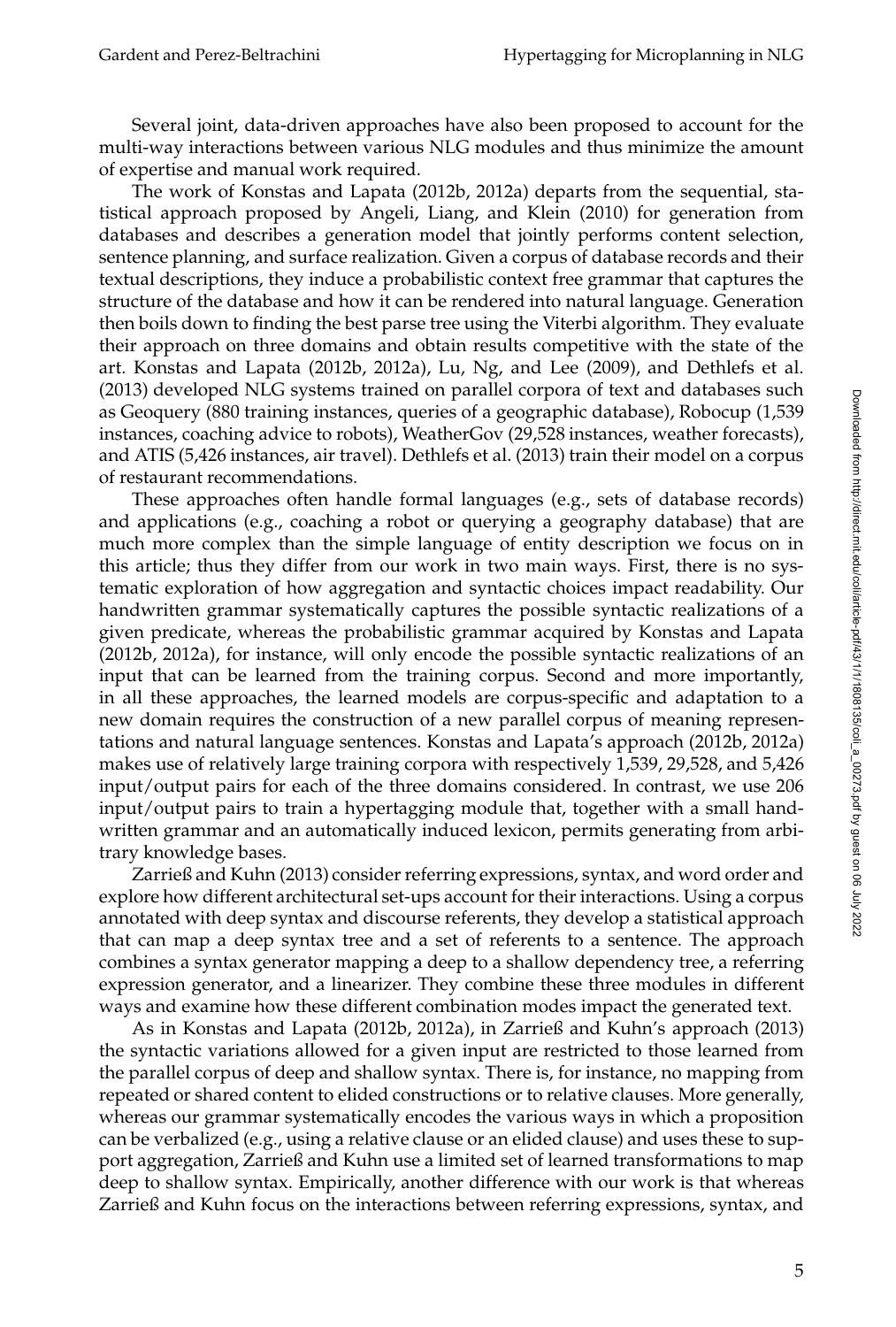word order, we work on the interactions between surface realization, aggregation, and sentence segmentation.

Lampouras and Androutsopoulos (2013) present a joint model for content selection, surface realization, and aggregation. Using Integer Linear Programming, they specify constraints designed to maximize the importance and the number of the selected facts so as to enhance informativeness while minimizing the number of selected entities to favor aggregation. They apply their approach to the task of verbalizing sets of OWL axioms and show that, in comparison to a handcrafted NLG system, their approach provides more compact text with no deterioration in text quality.

This approach is similar to ours in that it focuses on modeling the interactions between aggregation and surface realization. There are two main differences, however. A first main difference is that we model surface realization and aggregation using a grammar. Language naturally allows for aggregation. Relative clauses, shared subject construction, ellipsis, and coordination are all means of factoring out common content. By using a grammar that describes these phenomena, we directly account for the interaction between surface realization and aggregation. In contrast, Lampouras and Androutsopoulos (2013) make use of word-specific sentence plans for surface realization and of ad hoc sentence plan combining rules for aggregation. A second difference is that whereas, in our approach, syntax and aggregation choices are guided by a hypertagger trained to predict the best sequence of syntactic constructs for a given input, in Lampouras and Androutsopoulos the aim is to systematically minimize the length of the output, that is, to maximize aggregation. That is, we allow for various ways of aggregating a given content into different sentences and select one based on linguistic and semantic criteria, whereas Lampouras and Androutsopoulos (2013) select the aggregated sentences based solely on sentence length.

In sum, our approach differs from previous work in two main ways. First, it focuses on providing a joint model for the interactions between surface realization, aggregation, and sentence segmentation. In contrast, previous joint approaches have focused on the interactions between content selection, sentence planning, and surface realization (Konstas and Lapata 2012b, 2012a); referring expressions, syntax, and word order (Zarrieß and Kuhn 2013); or content selection, lexicalization, and aggregation (Zarrieß and Kuhn 2013). Second, this joint model is based on a generic grammar that systematically captures the possible syntactic realizations of a proposition. In contrast, previous approaches only account for some of the possible syntactic variations using ad hoc templates (Lampouras and Androutsopoulos 2013) or transformation rules learned from annotated corpora (Zarrieß and Kuhn 2013).

## **3. Grammar-Based Query Generation**

We start by defining the generation task (Section 3.1) and the semantic input it starts from (Section 3.2). We then describe the architecture of our generator (Section 3.3).

## **3.1 The Generation Task**

In Natural Language Interfaces to knowledge bases, NLG has been shown to successfully assist the user by allowing her to formulate a knowledge base query while knowing neither the formal query language nor the content of the knowledge base being queried (Franconi, Guagliardo, and Trevisan 2010a, 2010b; Franconi et al. 2011a, 2011b). This is because, when using a natural language interface to knowledge bases, the user never sees the formal query. Instead, at each step in the query process, the generator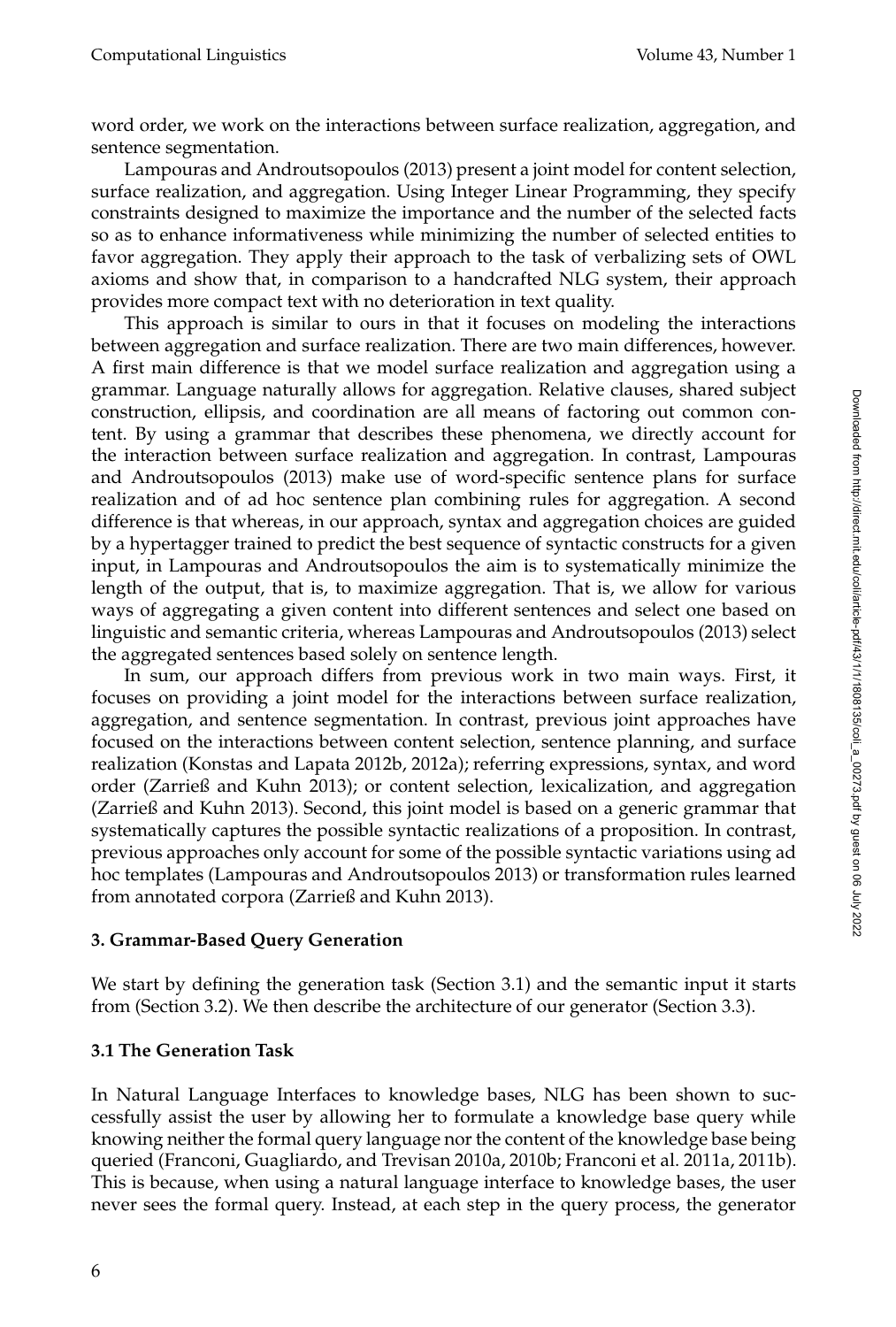verbalizes all extensions of the current query that are computed by the reasoning system to be plausible extensions of this query given the knowledge base under consideration.<sup>3</sup> The user then chooses from among the set of generated natural language queries the query she intends. She can also modify the current query by adding, deleting, or substituting content.

In practice, the user query is specified in an interactive process as follows. The system starts by proposing an empty query  $q_0$  and a set of possible query extensions  $q_1^1 \ldots q_1^n$ . The user then chooses one of the proposed extensions  $(q_1^i$  with  $1 \leq i \leq n$ ), which triggers another proposition by the system of a set of possible extensions  $q_2^1 \ldots q_2^n$  given  $q_1^i$ . At each step in the query specification process, the system displays, not the formal query, but its natural language verbalization as produced from the formal query by the NLG engine. The following shows an example sequence of interactions that leads to the specification of the query *MarriedMan*. The formal language used to represent queries is that of conjunctive tree–shaped queries and is defined in the following section.

| (initial query)          | a. I am looking for something                              | (5) |
|--------------------------|------------------------------------------------------------|-----|
|                          |                                                            |     |
| (substitute concept)     | b. I am looking for <b>a man</b>                           |     |
|                          | Man                                                        |     |
| (add compatible concept) | c. I am looking for a <b>young</b> man                     |     |
|                          | Man $\Box$ Young                                           |     |
| (add relation)           | d. I am looking for a young man who is married to a person |     |
|                          | Man $\sqcap$ Young $\sqcap \exists$ isMarried. (Person)    |     |
| (substitute selection)   | e. I am looking for a young married man                    |     |
|                          | MarriedMan ∩ Young                                         |     |
| (delete concept)         | f. I am looking for a married man                          |     |
|                          | MarriedMan                                                 |     |

## **3.2 The Generation Input**

Following Franconi, Guagliardo, and Trevisan (2010a, 2010b) and Franconi et al. (2011a, 2011b), we assume a formal language for queries that supports the querying of various knowledge and databases independently of their specification language. This language, called the language of tree-shaped conjunctive queries, is a minimal query language that is shared by most knowledge representation languages and is supported by Description Logic reasoners. Specifically, the Query Tool formal framework (Guagliardo 2009) defines a **tree-shaped conjunctive query** as a labeled tree whose edges are labeled with relations and whose nodes are labeled with a variable and a non-empty set of concept names. Each node of the query tree can be expressed as a concept of a Description Logic  $\mathcal L$  using atomic concept instantiation, existential restriction, and conjunction. Given a knowledge base  $K$  over a set of relations **R** and a set of concepts **C**, a concept in  $\mathcal{L}$  is defined as *S* ::= *C* | ∃*R*.(*S*) | *S*  $\sqcap$  *S* where *R* ∈ **R**, *C* ∈ **C**,  $\sqcap$  denotes conjunction, and ∃ is used for existential restrictions.

Figure 1 shows an example query tree together with the concept associated with its root node.

Informally, the input query is a directed tree where each edge is labeled with exactly one binary predicate and each node is labeled with one or more unary predicates. Such

<sup>3</sup> See Franconi et al. (2011a, 2011b), and Perez-Beltrachini, Gardent, and Franconi (2014) for a more detailed description of how these extensions are computed.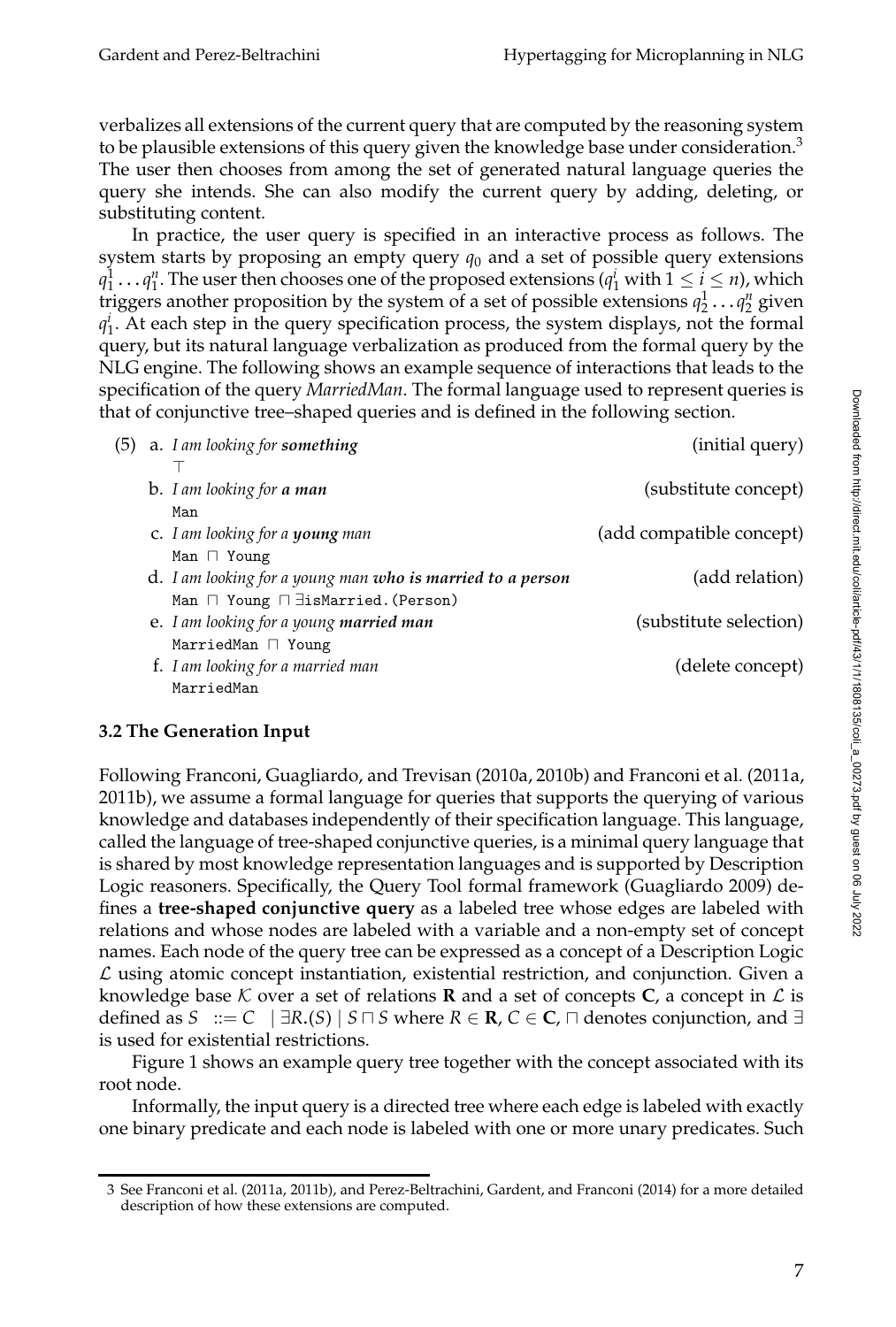#### Computational Linguistics Volume 43, Number 1



Course ⊓ ∃ belongsTo.Module ⊓ ∃ taughtBy. (Professor ⊓ Researcher ⊓ ∃ supervises.ResearchProject)

#### **Figure 1**

Example of query tree.

a tree encodes a first-order logic query in which the root node represents a free variable; each other node represents a distinct, existentially quantified variable; and the label R of an edge directed from node *x* to node *y* represents a formula R(*x*, *y*). Each label C of a node *x* represents a formula C(*x*).

Although tree-shaped conjunctive queries allow for efficient reasoning, their limited expressivity restricts the range of semantic and linguistic phenomena that can be covered. No negations, no disjunctions, and no universal quantifications may appear. Moreover, it is tree-shaped; hence no variables may appear twice as the second argument of a binary predicate. In practice, the natural language fragment that can be generated from such input is restricted to those cases where there is no coreference between the second argument of two binary relations (e.g., *John hates and Peter likes the new car*), no universal quantification (e.g., *All yogi are vegetarian*), and no negation or modality (e.g., *Not all yogi are vegetarian, Most yogi are vegetarian, Yogi might be vegetarian*).

As mentioned in the Introduction, during natural language generation, document planning structures and orders the input that will be passed on to the microplanning stage. In the context of the Quelo NL interface to knowledge bases, document planning consists in linearizing the tree-shaped conjunctive query that forms the input to surface realization in such a way that this linearization matches the order in which the user specified her query. This is enforced by first, using the order in which the user applies the query update operations (add, substitute, delete) to induce an order on the treeshaped query (e.g., if a relation  $r_2$  is added by the user after a relation  $r_1$ , the edge labeled with  $r_1$  will appear to the left of the edge labeled with  $r_2$  in the query tree) and second, traversing the resulting tree in a depth-first, left-to-right fashion.<sup>4</sup>

The motivation for this particular choice of linearization is that, for cognitive reasons, the natural language query generated by the system should deviate as little as possible from the order in which the query is being built by the user. By constraining the linearization of this formal query to match the order in which the user formulates her query, the system provides a linearization information that can then be used by the surface realizer to adequately constrain the word order of the generated natural language query. Note that these two steps (linearization of the input and surface realization) are independent of each other. While the input to surface realization is ordered, it is still

<sup>4</sup> See Franconi, Guagliardo, and Trevisan (2010a) for a formal definition of the strict total order jointly imposed on the input query by the user operations and by the tree traversal.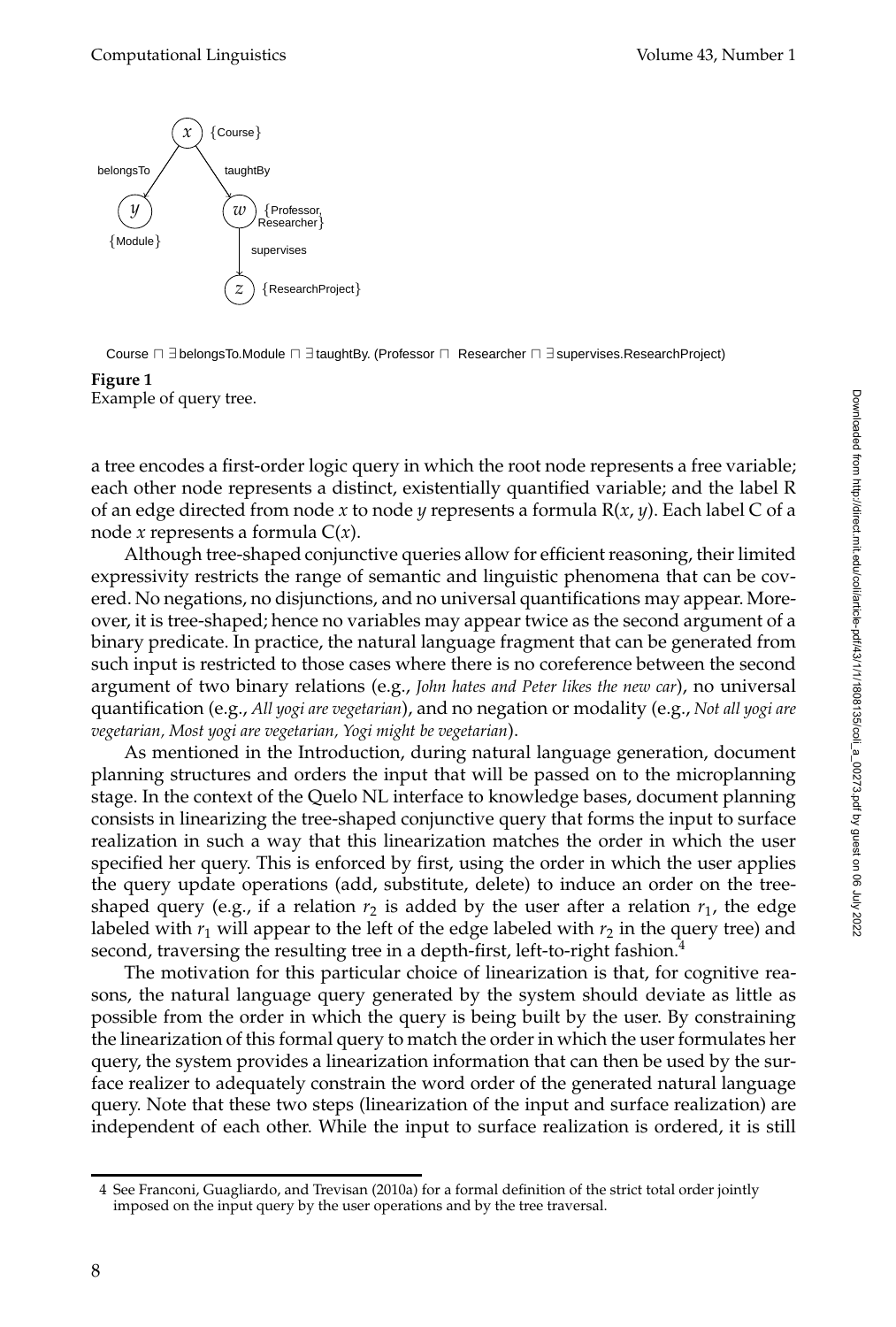possible to generate a sentence whose word order does not match the order of the input. For instance, given the input Course ⊓ ∃taughtBy.(Professor), our surface realizer can generate both the active (*The course should be taught by a professor*) and the passive (*A professor should teach the course*). To favor generated sentences whose surface order matches the order of the linearized input, we use a customized scoring function that computes a word order cost capturing the deviation between the input and the generated sentence order.<sup>5</sup>

To generate from a tree-shaped conjunctive query, we first linearize the query as described above. For instance, the tree shaped query shown in Figure 1 is linearized as shown in Example (6a).

We then map this linearized formula to the format expected by our surface realizer by making explicit the arguments of concepts and relations using variables. For instance, Example (6a) is mapped to Example (6b).

- (6) a. Course ⊓ ∃belongsTo.Module ⊓ ∃taughtBy.(Professor ⊓ Researcher ⊓ ∃supervise.ResearchProject)
	- b. {*Course(x), belongsTo(e1, x, y), Module(y), taughtBy(e2,x,w), Professor(w), Researcher(w), supervise(e3, w, z), ResearchProject(z)*}

# **3.3 The Generation Architecture**

Our generation system consists of four modules:

- An automatically derived lexicon that associates relations and concepts with lexicalized grammatical structures;
- A symbolic, handwritten grammar that specifies these grammatical structures and encodes hard grammaticality constraints;
- A statistically trained hypertagger that filters the initial search space of the generator by applying soft statistical constraints learned from a small parallel data-to-text corpus; and
- A surface realization algorithm that generates the space of possible outcomes licenced by the lexicon, the hypertagger, the grammar, and a given input.

*3.3.1 Lexicon.* The lexicon and the grammar describe the possible lexicalizations and surface realizations of KB concepts and relations. Figure 2 shows an example of a lexical entry and the corresponding grammar unit.

Lexical entries relate KB relations (here the equippedWith relation) and words (here the (co)anchors, *should, be, equipped*, and *with*) to grammar units, that is, to trees and semantic schemas (here, the right-hand side of Figure 2). During generation, the relation is used to instantiate the predicate variable *R* in the semantic schema *R*(*E*, *A*, *B*) and the Anchor value (*equipped*) to anchor the tree, that is, to label the terminal node marked with the anchor sign  $(\diamond)$ . Similarly, each Coanchor equation will be used to label the terminal node with the corresponding name. For example, the strings *should, be*, and *with* will be used to label the terminal nodes named *V*1, *V*2, and *P*, respectively.

<sup>5</sup> See Perez-Beltrachini, Gardent, and Franconi (2014) for more details on this scoring function.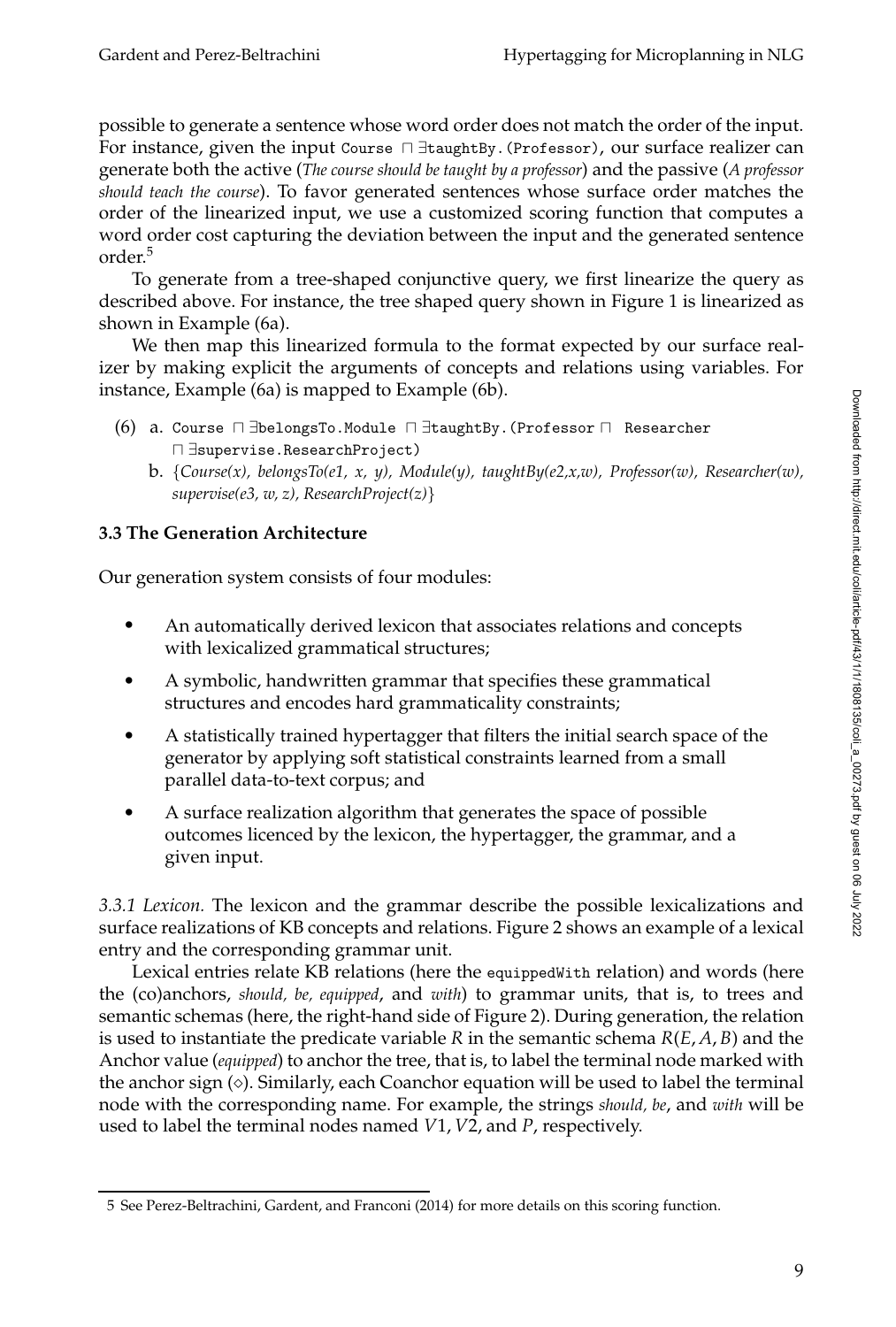

#### **Figure 2**

FB-LTAG tree and Lexical Entry for the relation equippedWith. Lexical selection "anchors" the anchor node (marked with  $\diamond$ ) of the TAG tree with the anchor specified by the lexical entry (here, *equipped*) and instantiates its predicate variable *R* to its semantics (here, equippedWith). Coanchors label the terminals named with the corresponding names (e.g., *should* labels the V node called *V*1 ).

As mentioned in the introduction, we automatically derive lexicons from knowledge bases using the approach described in Trevisan (2010). In brief, this approach consists of tokenizing and part-of-speech (PoS) tagging relation and concept names with a customized tokenizer and PoS tagger. A set of hand-defined mappings is then used to map PoS sequences to TAG trees. The resulting lexicon maps the concepts and relations of each input KB to one or more grammar units (pair of semantic and tree schema), each unit capturing a possible lexical and/or syntactic verbalization of the corresponding concept/relation. For instance, for the relation equippedWith, the lexicon extraction procedure will create 16 lexical entries, each corresponding to a mapping of the equippedWith relation to a different syntactic verbalization. Examples of these verbalizations and the corresponding tree names are shown in Table 1 later in the article (first two columns).

When tested on a corpus of 200 ontologies, this approach was shown by Trevisan (2010) to provide appropriate verbalization templates for about 85% of the relation identifiers present in these ontologies. A total of 12,000 relation identifiers were extracted from the 200 ontologies, and 13 syntactic templates were found to be sufficient to verbalize these relation identifiers (see Trevisan [2010] for more details on this evaluation).

Thus, in general, the lexicon extraction method proposed by Trevisan (2010) provides a generic procedure for automatically lexicalizing ontological data. Although more sophisticated methods could be used to improve both coverage and output quality, we focus here on the interactions between surface realization, sentence segmentation, and aggregation (rather than lexicalization) and leave the question of a better and more complete lexicalization method for further research.

*3.3.2 Grammar.* Following Gardent and Kow (2007), we use a Feature-Based Lexicalized Tree Adjoining Grammar (FB-LTAG) augmented with a unification based semantics for generation. For a precise definition of FB-LTAG, we refer the reader to Vijay-Shanker and Joshi (1988). In essence, a FB-LTAG is a set of elementary trees whose nodes are decorated with feature structures and that can be combined using either substitution or adjunction to produce phrase structure trees (also called derived trees). Substitution of tree  $\gamma_1$  at node *n* of the derived tree  $\gamma_2$  rewrites *n* in  $\gamma_2$  with  $\gamma_1$ . *n* must be a substitution node (marked with a down arrow). Adjunction of the tree β at node *n* of the derived tree  $γ$ <sub>2</sub> inserts β into  $γ$ <sub>2</sub> at *n* (*n* is spliced to "make room" for β). The adjoined tree must be an auxiliary tree, that is, a tree with a foot node (marked with a star) and such that the category of the foot and of the root node is the same. In TAG, each derived tree is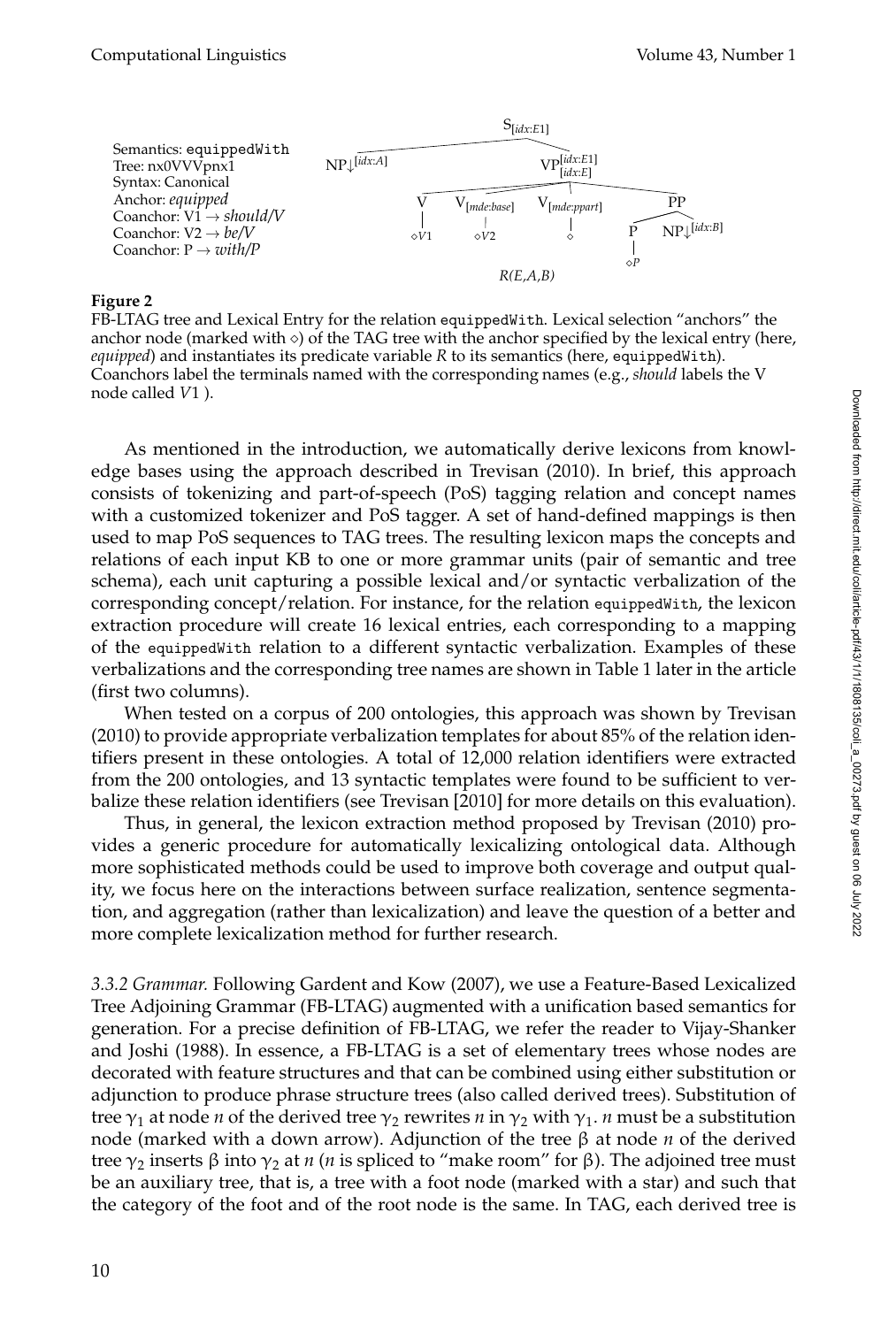described by a unique derivation tree that records the elementary trees involved in the construction of this tree, together with the combining operations applied.

As illustrated in Figure 2, in a FB-LTAG with unification semantics, each tree is associated with a semantics, and shared variables between syntax and semantics ensure the correct mapping between syntactic and semantic arguments. When trees are combined, the semantics of the resulting derived tree is the union of their semantics modulo unification.

Figure 3 shows an example toy FB-LTAG with unification semantics. The dotted arrows indicate possible tree combinations (substitution for *car*, adjunction for *coupé*). As the trees are combined, the semantics is the union of their semantics modulo unification. Thus, given the grammar and the derivation shown, the semantics of *It sells a car, a coupé*. is as shown—namely,  $self(a,d,c)$ , car(c), coupe(c) or equivalently  $\exists$  sell.(Car  $\sqcap$  Coupe).

*3.3.3 Chart-Based Surface Realization.* For surface realization, we combine the chart-based algorithm described in Gardent and Perez-Beltrachini (2010) and Perez-Beltrachini, Gardent, and Franconi (2014) with a hypertagger filtering the initial search space. This algorithm proceeds in five main steps as follows.

- Given the input linearized query, hypertagging predicts *n* best sequences of grammar units. These grammar units are either FB-LTAG trees from the grammar or more abstract syntactic classes such as **subject relative** (SubjRel).
- Lexical Selection retrieves from the grammar all lexical entries whose semantics subsumes the input semantics and that are consistent with the hypertagger filter. The grammar trees selected by these lexical entries are grounded with both the lexical and the semantic information contained in these entries.
- Tree Combination: Substitution and adjunction are applied on the set of selected trees and on the resulting derived trees until no further combination is possible.
- Sentence Extraction: All syntactically complete trees that are rooted in S and are associated with exactly the input semantics are retrieved. Their yields provide the set of generated (lemmatized) sentences.
- Morphological Realization: Lexical look-up and unification of the features associated with lemmas in the generated lemmatized sentences yields the final set of output sentences.



*sell(a, d, c), car(c), coupe(c)*

**Figure 3**

Derivation and semantics for *It sells a car, a coupé*.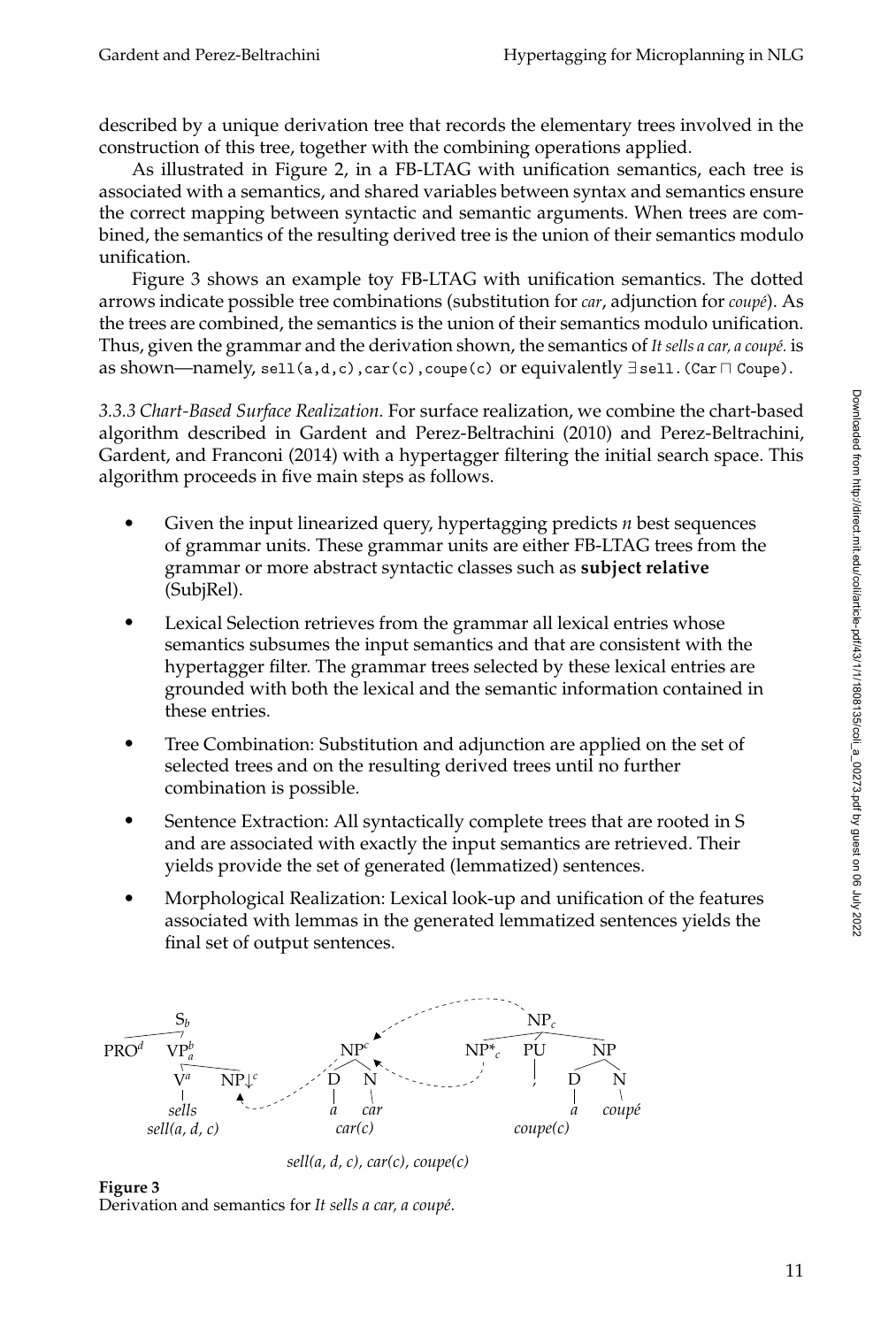For instance, given the linearized query in Example (7a), hypertagging might yield the two best sequences of hypertags (TAG tree names) shown in Example (7b). Given this, lexical selection will select the three trees shown in Figure 3, together with the relative clause tree betanxBEnx for the relation symbol coupe. Tree combination will then produce two complete phrase structure trees whose yield will be the lemmatized sentences *PRO sell a car, a coupé* and *PRO sell a car which be a coupé*. Finally, morphological realization will transform these lemmatized sentences into *It sells a car, a coupé* and *It sells a car which is a coup´e*.

(7) a. ∃sell.(Car ⊓ Coupe) b. PRO0VVnx1 nx betanxPUnx PRO0VVnx1 nx betanxBEnx c. *sell(a, d, c), car(c), coupe(c)*

*3.3.4 Hypertagging.* Supertagging and hypertagging (Espinosa, White, and Mehay 2008) are preprocessing steps to parsing and surface realization that assign likely categories to the input based on contextual information. Supertagging was first introduced by Bangalore and Joshi (1999) to assign likely categories to words before parsing begins, thereby reducing the initial search space. They showed that supertagging speeds up parsing times considerably. Likewise, Curran, Clark, and Vadas (2006) and Clark and Curran (2004) showed that supertagging leads to extremely efficient Combinatory Categorial Grammar parsing and Espinosa, White, and Mehay (2008) showed that hypertagging can achieve substantial improvements in realization speed with superior realization quality.

Similarly, we use hypertagging to improve efficiency. Importantly however, we also use hypertagging to monitor several of the choices that need to be made during the microplanning stage of generation.

Contrary to parsing, where supertagging aims to identify a single correct sequence of PoS tags for the input string, in surface realization there may be several sequences of grammar units that all lead to correct output sentences. However, these sentences may be more or less fluent. In our approach, hypertagging helps predict the sequences of grammar trees that yield the most fluent sentences. It helps decide when to use an ellipsis or a coordination (aggregation); how to distribute the input data into clauses and sentences (sentence segmentation), and which syntactic form to use for a given relation in a given context (surface realization).

How does this work? As illustrated in Table 1, the trees of a TAG provide a detailed specification of both the lexicalization and the syntactic constructions licensed by a given semantic literal. For instance, the nx0VVnx1 tree describes the syntactic structure of a transitive verb occurring in a canonical clause (e.g., *The car dealer should sell trucks*), the nx0VVpnx1 tree specifies a canonical clause containing a verb taking a prepositional complement (e.g., *The car should run on fuel*), and the W0nx0VVnx1 tree captures a transitive verb occurring in a subject relative clause (e.g., *The car dealer which should sell trucks*). In effect, each TAG tree embodies one or more microplanning decisions. For instance, selecting an sDOTnx0VVVpnx1 or sDOTPRO0VVVpnx1 tree licences the beginning of a new sentence and selecting an SCONJnx0VVVpnx1 tree induces a sentence coordination. Ellipses result from using, for example, the betavx0ANDVVVpnx1 or betavx0ANDVVVpnx1 tree, and selecting an W0nx0VVVpnx1, COMMAW0nx0VVVpnx1, or ANDW0nx0VVVpnx1 tree yields a relative clause.

To favor sequences of TAG trees that result in fluent, natural sounding verbalizations of KB queries, we train a Conditional Random Field (CRF) model on a small corpus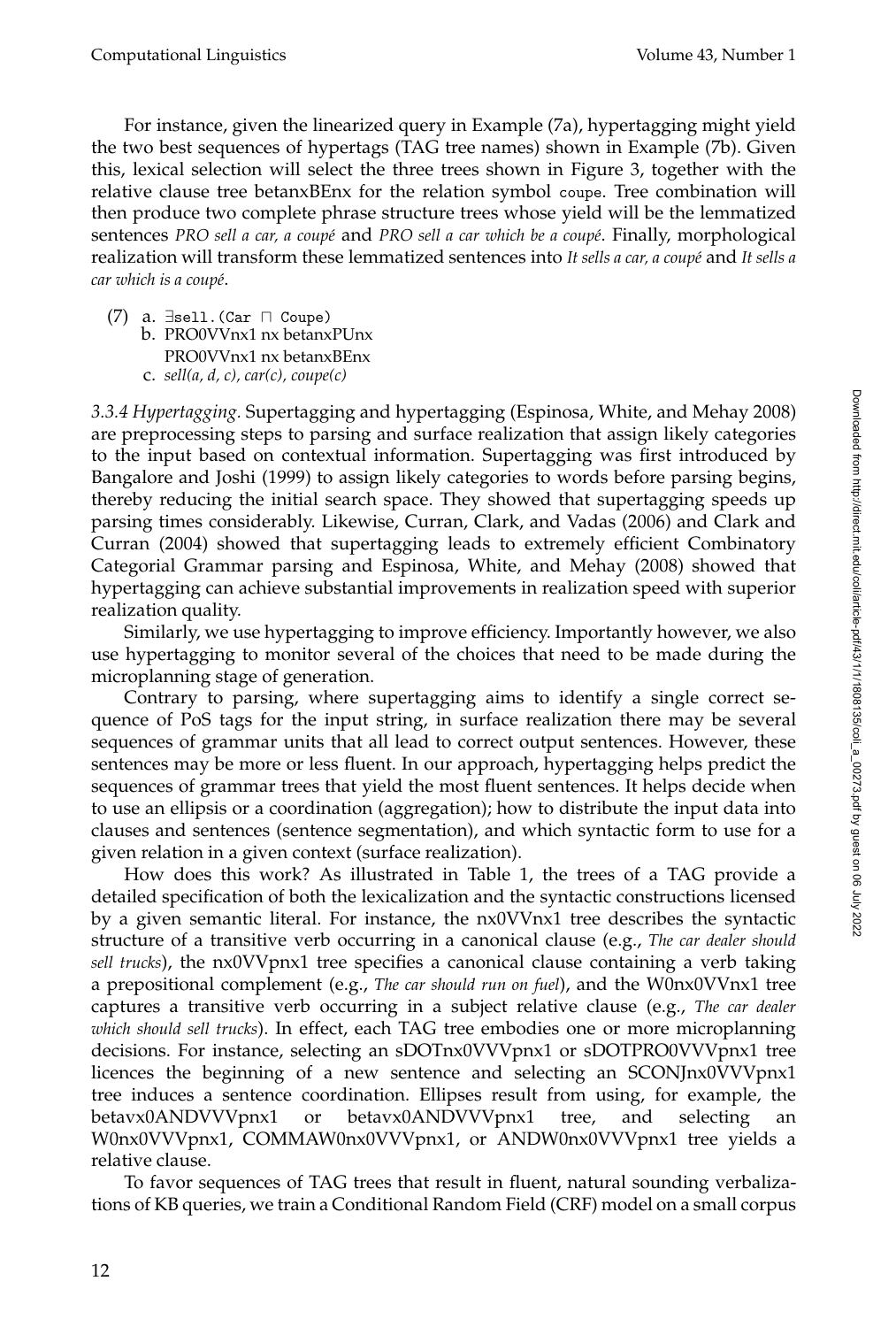#### **Table 1**

Verbalizations of the equippedWith relation captured by the lexicon and the grammar. The second column lists the corresponding tree names and the third shows the corresponding syntactic class.

| $NP_0$ should be equipped with $NP_1$<br>sDOTnx0VVVpnx1<br>It <sub>0</sub> should be equipped with $NP1$<br>sDOTPRO0VVVpnx1                                                                                                                                                                                                                                                                                                                                                                                                                                                                                                                                                                                              | Canonical<br>Canonical                                                                                                                                       |
|--------------------------------------------------------------------------------------------------------------------------------------------------------------------------------------------------------------------------------------------------------------------------------------------------------------------------------------------------------------------------------------------------------------------------------------------------------------------------------------------------------------------------------------------------------------------------------------------------------------------------------------------------------------------------------------------------------------------------|--------------------------------------------------------------------------------------------------------------------------------------------------------------|
| and $NP_0$ should be equipped with $NP_1$<br>sCONJnx0VVVpnx1<br>sCONJPRO0VVVpnx1<br>and it <sub>0</sub> should be equipped with $NP_1$<br>$NP_0$ which should be equipped with $NP_1$<br>W0nx0VVVpnx1<br>$NP_0$ () and which should be equipped with $NP_1$<br>ANDWHnx0VVVpnx1<br>$NP_0$ (), which should be equipped with $NP_1$<br>COMMAWHnx0VVVpnx1<br>$NP_0$ equipped with $NP_1$<br>betanx0VPpnx1<br>$NP_0$ () and equipped with $NP_1$<br>betanx0ANDVPpnx1<br>$NP_0$ (), equipped with $NP_1$<br>betanx0COMMAVPpnx1<br>$NP_1$ with which $NP_0$ should be equipped<br>W1pnx1nx0VV<br>$NP_0$ (equipped with X) and with $NP_1$<br>betavx0ANDVVVpnx1<br>$NP_0$ (equipped with X), with $NP_1$<br>betavx0COMMAVVVpnx1 | S-Coordination<br>S-Coordination<br>SubjRel<br>SubjRelPU<br>SubjRelPU<br>PpartOrGerundOrPrerp<br>SharedSubj<br>SharedSubj<br>PObjRel<br>Ellipsis<br>Ellipsis |

of aligned formal KB queries and sequences of TAG trees or of syntactic classes. Indeed, we experiment with two models: one that predicts TAG trees (e.g., W0nx0VVVpnx1) and another that predicts more abstract grammatical classes (e.g., relative clause). For example, given the query shown in Example (8a), the first model will be trained on the tree annotations shown in Example (8b) and the second will be trained on the syntactic class annotations shown in Example (8c).

- (8) a. CarDealer ⊓ ∃locatedIn.(City ⊓ ∃sell.(Car ⊓ ∃runOn.Diesel))
	- b. CarDealer/Tnx locatedIn/Tbetanx0VPpnx1 City/Tnx sell/TANDWHnx0VVnx1 Car/Tnx runOn/Tnx0VVpnx1 Diesel/Tnx
	- c. CarDealer/NP locatedIn/ParticipialOrGerund City/NP sell/SubjRelPU Car/NP runOn/Canonical Diesel/NP
	- d. *I am looking for a car dealer located in a city and who should sell a car. The car should run on a diesel.*

The tags learned by the hypertagger are therefore either tree names or more general *syntactic classes* that capture the syntactic realization of a semantic token independent of its lexical class. We use a set of 10 syntactic classes. Most of them are illustrated in Table 1, namely, new clause; conjoined sentential clause; subject relative clause with and without coordination; participial, gerund, and prepositional phrase construction; shared subject construction; and ellipsis. Three additional syntactic classes not illustrated in Table 1 are adjective modifiers, noun or adjective arguments, and apposition. These syntactic classes are automatically associated with the grammar compiler used to compile the FB-LTAG described in Section 4.2 with each of its trees.

During the lexical selection step, only those TAG trees that are compatible with the hypertagger predictions will be retrieved and added to the chart. For instance, given the KB symbol equippedWith, while lexical selection will return the set of trees shown in Table 1, if the hypertagger predicts the SubjRelPU class for this literal, then the tree combination step of the generation algorithm will only consider the trees labeled with that syntactic class. In this way, the hypertagger makes high-level microplanning decisions and the grammar and the lexicon further refine those decisions by enforcing hard constraints such as the possible subcategorization pattern of a given literal (encoded in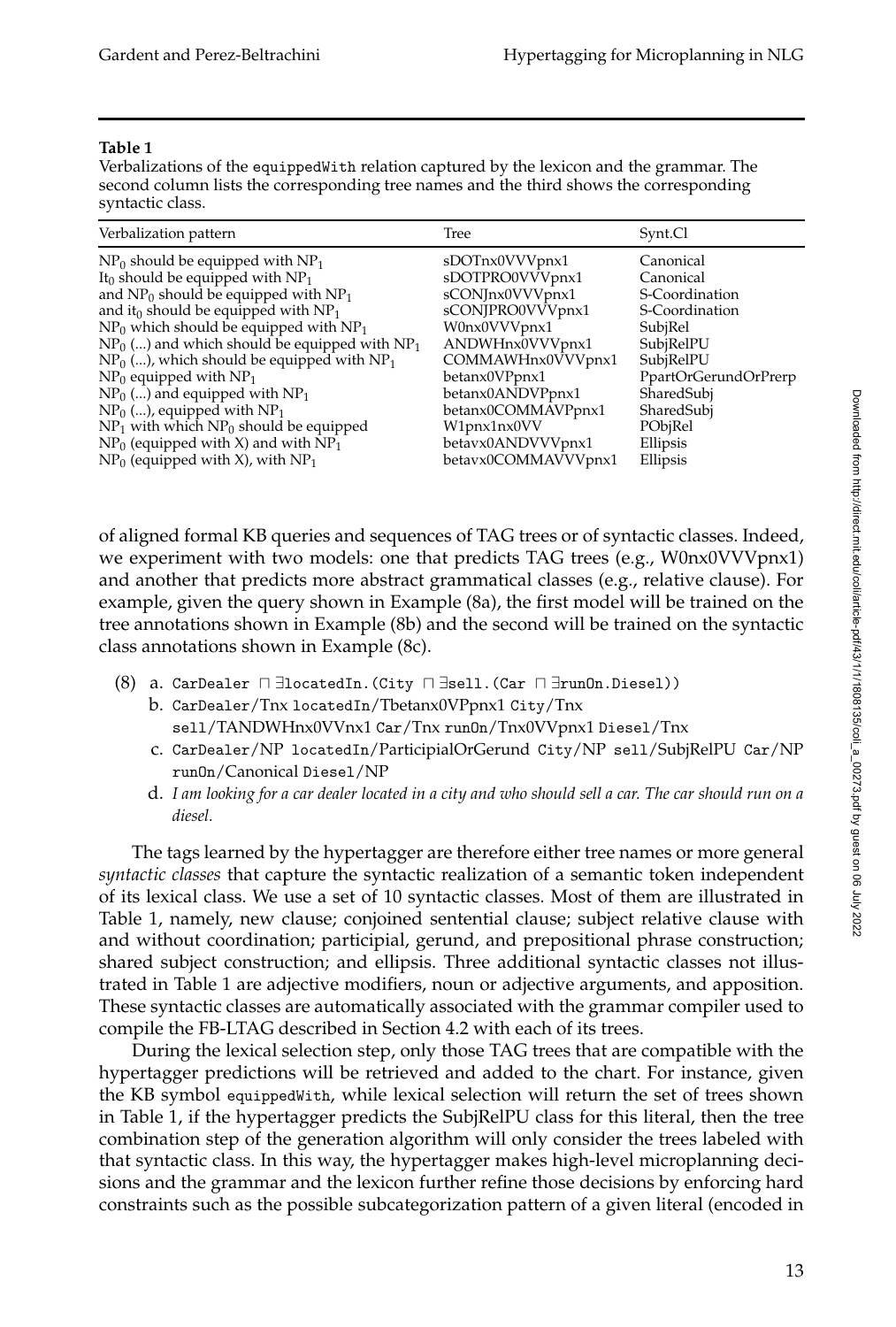the lexicon)—for example, sDOTnx0VVVpnx1—or the choice (encoded in the grammar trees) between a comma-conjoined relative clause (COMMAW0nx0VVVpnx1) and a relative clause introduced by *and* (ANDW0nx0VVVpnx1). In other words, we use the hypertagger to rank the syntactic construct sequences in terms of naturalness while the grammar and the lexicon are used to enforce hard lexical and grammatical constraints such as the fact that a comma-separated clause must be followed by a clause introduced by a coordination word (e.g., *and* or *or*).

# **4. Experimental Set-up**

We developed and tested the generation approach described in the preceding section on 13 knowledge bases—namely, two ontologies on cars and on Master courses developed by the Quelo consortium and 11 ontologies available on the Web, including the Aquatic Resource Observation ontology, the GoodRelations ontology, Wines, QALL-ME (Ferrandez et al. 2011), Adolena Ontology (Keet et al. 2008), Movies, The Air System Ontology (TONES repository), Camera OWL Ontology and Travel (Protégé repository), The Photography Ontology, and The Bibliographic Ontology.

This involved automatically acquiring lexicons from these knowledge bases; manually specifying a FB-LTAG describing the morpho-syntax, the syntax, and the semantics of KB queries; developing a parallel corpus of formal and natural language KB queries to train the hypertagger model; training the hypertagger model on that corpus; and integrating this hypertagger with the surface realization algorithm described in Perez-Beltrachini, Gardent, and Franconi (2014).

## **4.1 Automatic Induction of Lexicons**

Our lexicon is automatically derived from 13 knowledge bases. It includes 10,020 lexical entries for 1,296 concepts and relations and has an average lexical ambiguity rate (number of lexical entries per KB symbol) of 7.73.

# **4.2 Handwritten Grammar**

We manually developed a FB-LTAG using the XMG grammar writing formalism (Crabb´e et al. 2013). The grammar consists of 135 trees describing canonical and noncanonical surface forms for relations and concepts. Canonical surface realizations are illustrated in Table 2. Non-canonical variants include finite clauses with pronominal subject; coordinated sentences and coordinated VPs; subject, object, and pied piping relative clauses; participials and gerund; and verbal ellipsis and prepositional phrases (cf. Table 1).

In essence, because it captures the syntax of KB queries, the grammar describes the language of entity descriptions. A KB query identifies a set of objects by specifying properties (concepts) of these objects and of other objects these objects are related to. Thus verbalizations of KB queries are in effect descriptions of objects or sets of objects that involve chaining unary and binary relations to describe the set of objects the user wants to identify. Examples of the NL queries our system generates are shown in Section 6.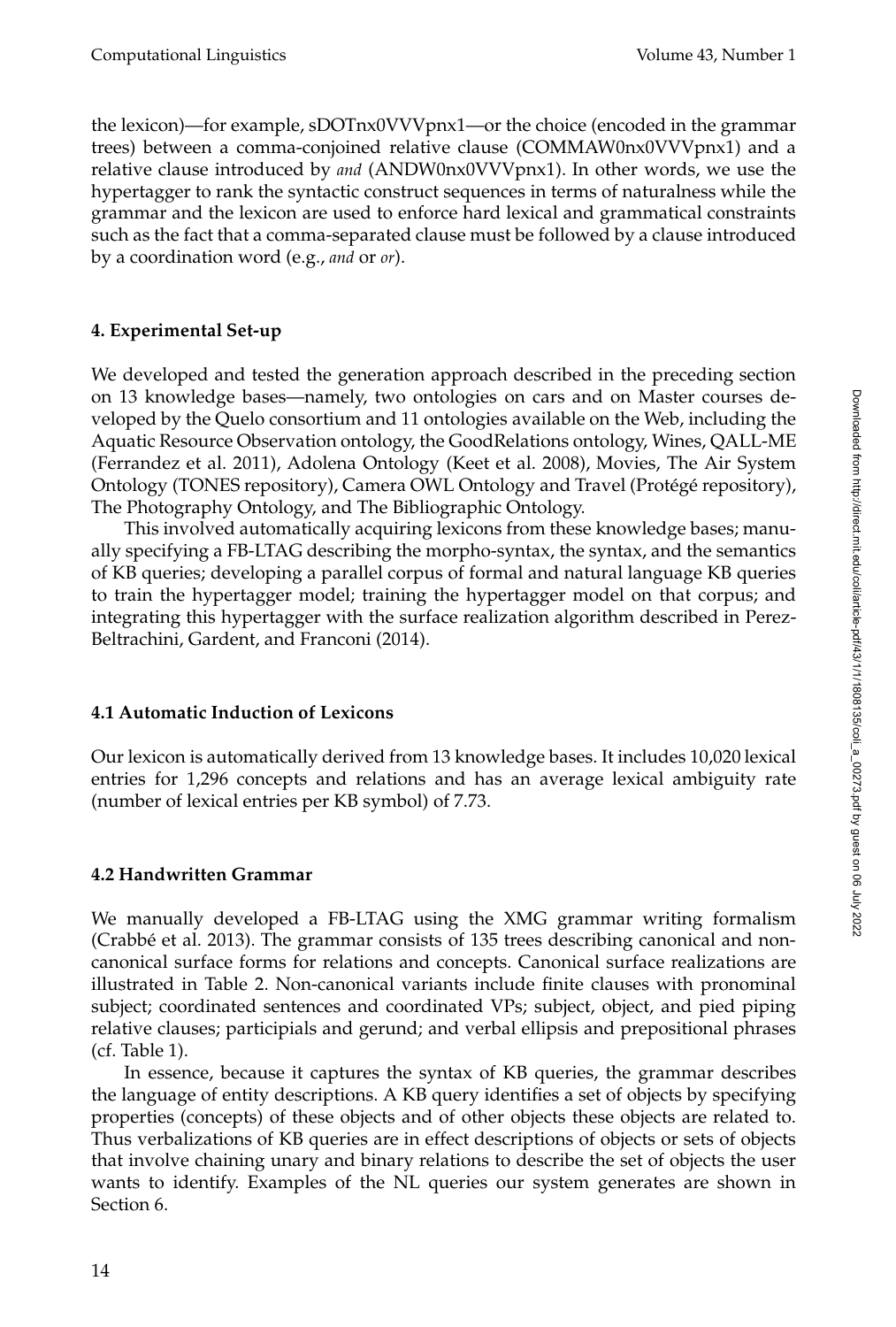#### **Table 2**

Example canonical sentences and associated subcategorization classes all mapping to the "Canonical" syntactic class.

| Verbalization pattern                    | Tree            | Synt.Cl   |
|------------------------------------------|-----------------|-----------|
| $NP_0$ should generate $NP_1$            | sDOTnx0VVnx1    | Canonical |
| $NP_0$ should run on $NP_1$              | sDOTnx0VVpnx1   | Canonical |
| $NP_0$ should be equipped with $NP_1$    | sDOTnx0VVVpnx1  | Canonical |
| $NP_0$ should be the equipment of $NP_1$ | sDOTnx0VVDNpnx1 | Canonical |
| $NP_0$ should have access to $NP_1$      | sDOTnx0VVNpnx1  | Canonical |
| $NP_0$ should be relevant to $NP_1$      | sDOTnx0VVApnx1  | Canonical |
| $NP_0$ should be an $N_1$ product        | sDOTnx0VVDNnx1  | Canonical |
| $NP_0$ with $NP_1$                       | betanx0Pnx1     | Canonical |

### **4.3 Hypertagger**

We view hypertagging as a sequence labeling task in which a sequence of KB symbols needs to be labeled with appropriate syntactic labels.<sup>6</sup> In practice, we learn a linearchain CRF (Lafferty, McCallum, and Pereira 2001) model to predict the mapping between observed input features and hidden syntactic labels. This probabilistic model defines the posterior probability of syntactic labels *y*={*y*<sup>1</sup> , . . . , *yL*} given the sequence of input literals  $x = \{x_1, \ldots, x_n\}$ :

$$
P(y \mid x) = \frac{1}{Z(x)} \prod_{l=1}^{L} exp \sum_{k=1}^{K} \theta_k \Phi_k(y_l, y_{l-1}, x)
$$
(9)

 $Z(x)$  is a normalization factor and the parameters  $\theta_k$  are weights for the feature functions Φ*k* . Feature functions are defined over the entire input semantics *x*, the previous label (y*l*−<sup>1</sup> ), and the current syntactic label (y*<sup>l</sup>* ).

Given a set of candidate hypertags (syntactic labels) associated with each literal, the hypertagging task consists of finding the optimal hypertag sequence *y* ∗ for a given input semantics *x*:

$$
y^* = argmax_y P(y \mid x) \tag{10}
$$

The most likely hypertag sequence is computed using the Viterbi algorithm. We used the Mallet toolkit (McCallum 2002) for parameter learning and inference.

*4.3.1 Training Corpus.* To train the CRF, we constructed a corpus aligning formal queries with sequences of syntactic labels, either TAG trees or syntactic classes, as shown in Example (8). The list of TAG trees and syntactic classes used for annotation is shown in Appendix A.

We created a data set of 206 training instances semi-automatically as follows.

<sup>6</sup> Recall that the linear order of the semantic input is deterministically given by the linearization process of the tree-based conjunctive input (cf. Section 3.2).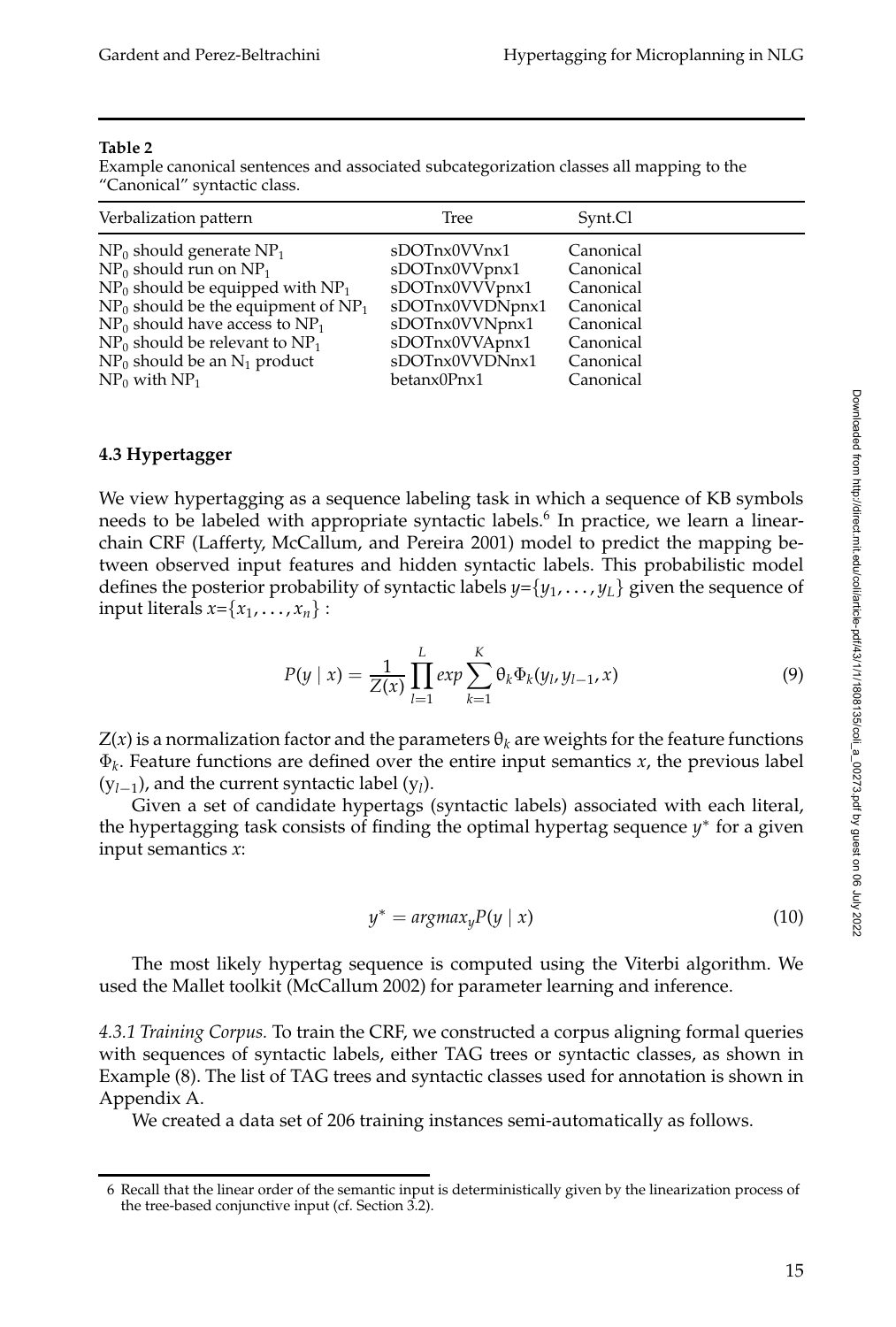First, we manually created input semantics (i.e., tree-shaped conjunctive queries) for 11 ontologies for different domains, $7$  taking care to include query patterns illustrating different lexicalization, segmentation, aggregation, and surface realization possibilities. These patterns vary in terms of length<sup>8</sup> (min: 2, max: 19, avg: 7.44) and of query tree shape (maximum depth: 4, maximum fanout: 6). To capture the impact of lexicalization on microplanning, we additionally make sure to include various types of KB relation symbols using the classification of relations mentioned in Section 3.3.1. This L(exicalization)-Classification is defined in Trevisan (2010) and consists of 13 classes (henceforth, L-Classes). In essence, it provides an abstract characterization of the lexicalization pattern of a KB relation.<sup>9</sup> For instance, the relation equippedWith is associated with the class *VBN-Be* because it can be verbalized as  $NP_0$  *should be equipped with*  $NP_1$ , whereas the relation scientificName will be associated with the class *Simple-NP* because it can be verbalized as *The scientific name of NP*<sup>0</sup> *should be NP*<sup>1</sup> . More generally, relation symbols belonging to different classes will induce different lexicalizations and thereby have a different impact on surface realization. By including KB symbols from different classes, we therefore create a training corpus that integrates variation not only in terms of the length and the shape of the input but also in terms of the lexicalizations that are possible for the KB symbols.

Using this set of input semantics, we then generated query verbalizations from these queries using semi-automatically defined microplans and the symbolic surface realizer described in Perez-Beltrachini, Gardent, and Franconi (2014). The microplans indicate the segmentation of the query. In some cases they also include lexicalization choices for some elements of the query. The surface realizer uses the same grammar, lexicon, and surface realizer as the approach described here but does not integrate the hypertagger. This symbolic approach to microplanning yielded a total of 6,841 outputs, which we disambiguated manually, choosing for each input query the output that best verbalizes this input. Each output realization associates an input KB query with an NL verbalization and with its TAG derivation trees. From this, we extract for each KB symbol in the input query the TAG tree and the syntactic class used to produce this verbalization.

The resulting training corpus consists of 206  $\langle S, L \rangle$  pairs, where *S* is a linearized KB query and *L* is the sequence of syntactic labels (TAG tree or syntactic class) associated with each of the KB symbols occurring in *S*. We learn the hypertagging model on this training corpus $^{10}$ , using 10-fold cross validation.

*4.3.2 Features.* All features are derived from the input semantics, that is, a sequence of relations and concepts. Because concepts have low syntactic ambiguity (they mostly select NP trees), most of the features are associated with relations only, and in the following we write  $R_{i-1}$  ( $R_{i+1}$ ) to denote the relation that precedes (follows) relation *Ri* . Features fall into five major groups: (i) L-Class features, that is, features derived from the shape of relation names that indicate how the relation will be lexicalized and indirectly which TAG tree will be used to verbalize it; (ii) lexical features derived from the words contained in the relation and concept names; (iii) discourse-level features indicating how entities relate to each other, that is, whether an entity is common to

<sup>7</sup> The domains covered by the 11 ontologies are all those enumerated at the beginning of Section 4 except for The Air System and The Bibliographic Ontologies.

<sup>8</sup> Length is defined as the number of KB concepts and relations.

<sup>9</sup> The training set covers 12 of these 13 classes as the L-Class *VBG* is not present in the corpus.

<sup>10</sup> http://talc1.loria.fr/webnlg/stories/quelo-corpus.tar.gz.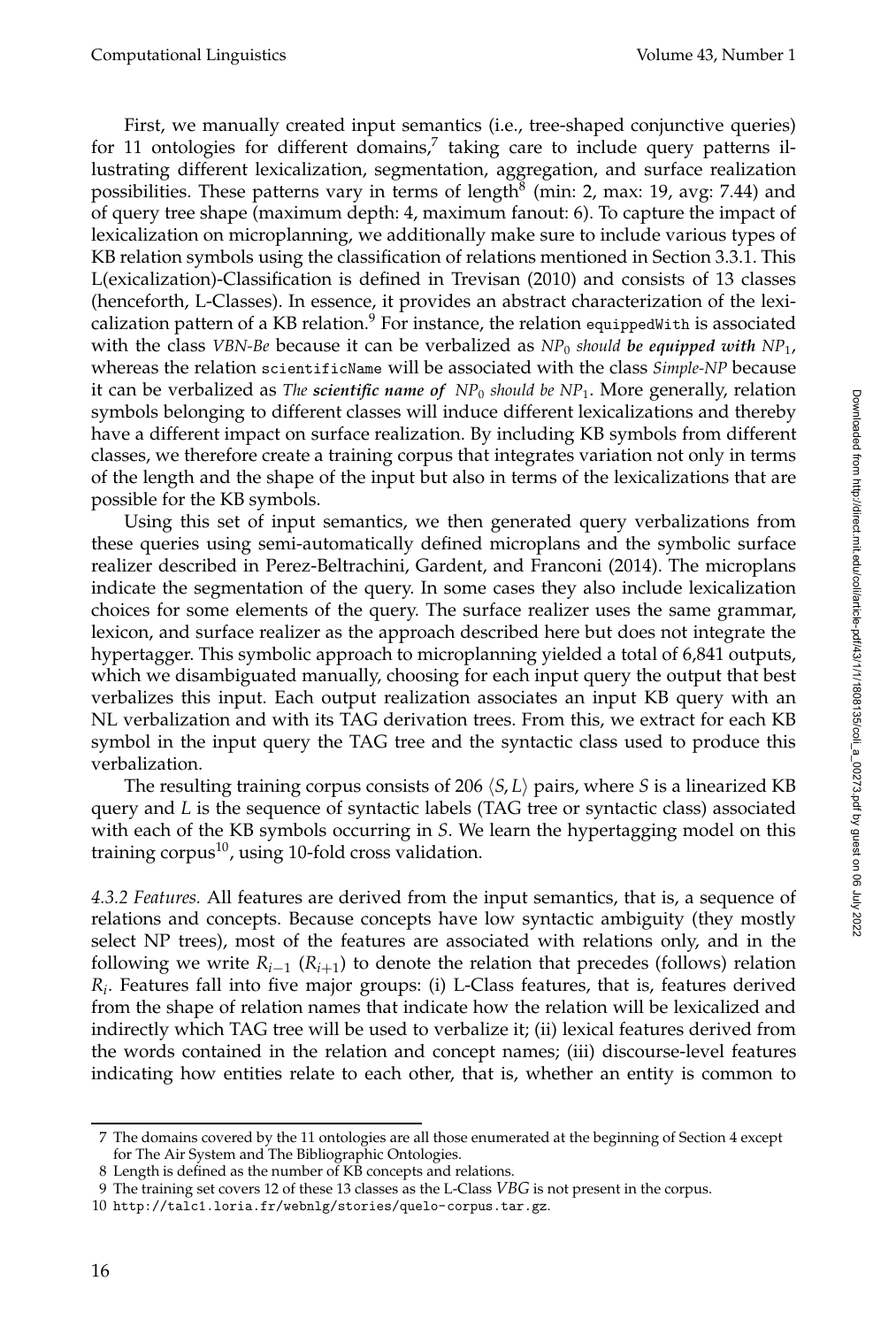several relations or whether a new entity is being introduced (topic change); (iv) global structural features pertaining to the overall shape of the input; and (v) combinations thereof.

*L-Class Features.* We use the lexicalization classes introduced by Trevisan (2010) as features that provide an abstract characterization of the lexicalization pattern of a KB relation. Each relation in the input is associated with its L-class and with the L-class of the previous and the following two relations. We also use a more general feature describing the semantic type of each relation, namely, whether it is a binary, a unary, or a "compatible unary relation," that is, a concept that labels a query tree node together with other concepts (hence, a concept that is compatible with these other concepts).

*Lexical Features.* These features describe characteristics of the words in the concept and relation names, namely, whether relations R*i*−<sup>1</sup> and R*<sup>i</sup>* have the same names; whether there is a word overlap between the  $R_i$  relation name and the following concept name; whether the  $C_i$  concept name is an adjective or noun; and whether  $R_i$  contains a preposition.

*Entity Chaining Features.* These features characterize the distribution of discourse entities in the query linearization. We use three binary features to capture cases where *Ri*−<sup>1</sup> and  $R_i$ ,  $R_{i-2}$  and  $R_i$ , and  $R_{i+1}$  and  $R_i$  share the same first argument, one for cases where the second argument of *Ri*−<sup>1</sup> is the first argument of *R<sup>i</sup>* ; and a feature that summarizes entity sharing between  $R_{i-1}$  and  $R_i$  by indicating whether or not they predicate over some common entity. There is a feature that captures the changes in topic occurred between the current mention of an entity in  $R_i$  (only entities in the first argument are considered) and a previous mention of this entity in a relation  $R_{i-k}$  (where  $k = 1, \dots, i-1$ ). This feature is categorical and encoded as zero, 1to2, 3to4, 5on, where the zero value means that the entity in  $R_i$  has no previous mention and the others encode the number of distinct entities mentioned between *Ri*−*<sup>k</sup>* and *R<sup>i</sup>* . Finally, an additional binary feature is used to signal whether the entity denoted by the first argument of  $R_i$  is being mentioned for the first time.

*Structural Features.* This set of features aims at capturing the structure of the query tree and overall query characteristics. Three binary features indicate whether the node in the query tree corresponding to *R<sup>i</sup>* 's first (second) argument has children and whether the node corresponding to *R<sup>i</sup>* 's first argument has compatible concepts. Two features capture length in terms of number of relations. One captures the length of the sequence of predications ranging over the same entity given by  $R_i$ 's first argument. The other counts the number of relations to the left of *R<sup>i</sup>* . Both features take the following values short, middle, large.

*Feature Conjunctions.* We use three features combining constraints of different types, namely, whether *Ri*−<sup>1</sup> licences a relational noun and the first argument of *Ri*−<sup>1</sup> and *R<sup>i</sup>* is the same entity; whether the query tree node corresponding to the second argument of *R<sup>i</sup>* has more than three sibling nodes to the left or its immediately preceding sibling node has descendants; and whether *R<sup>i</sup>* denotes a unary compatible relation and its first argument is a first mention.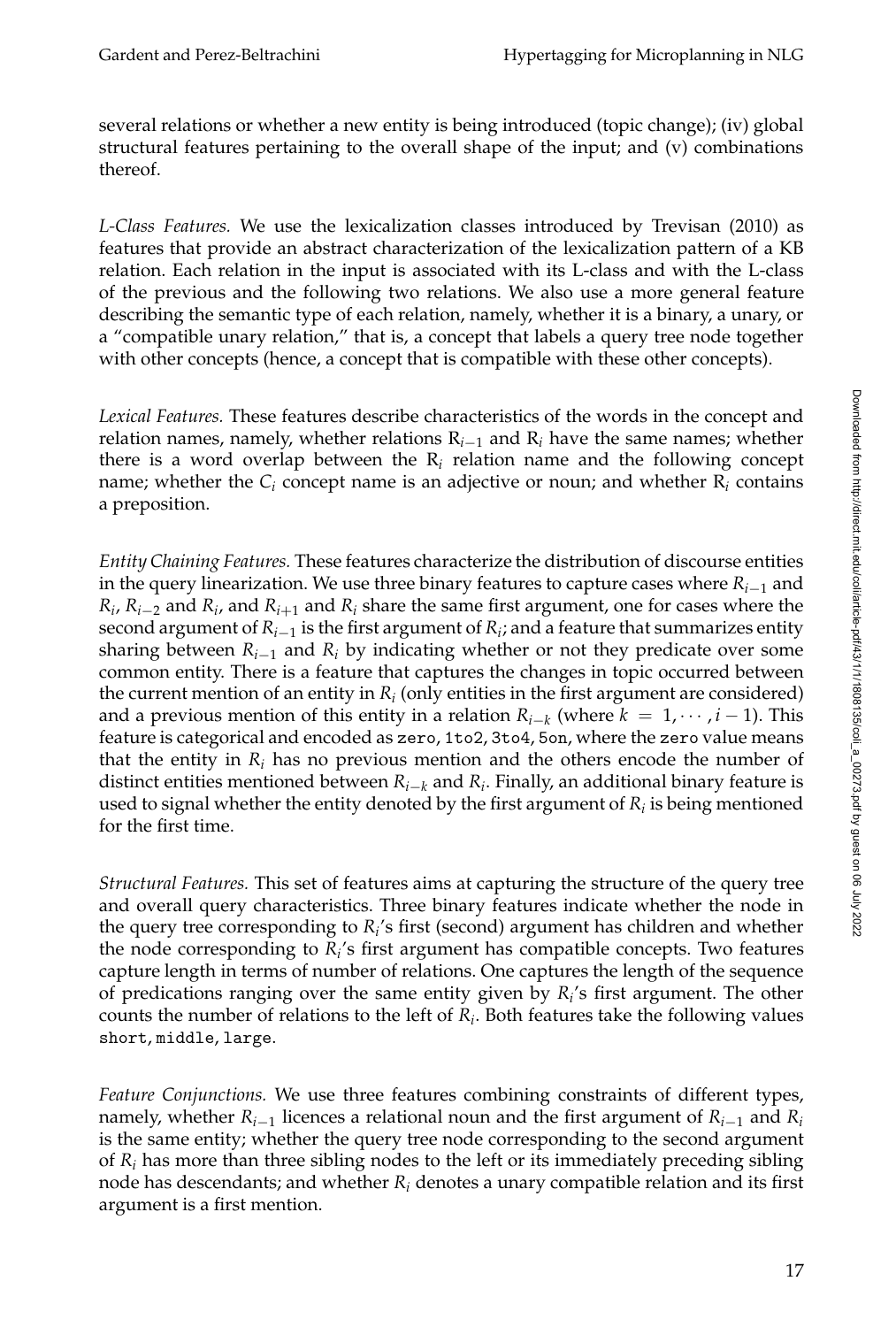Hypertagger accuracy (percent). *n* is the number of best sequences considered.

|               | Trees                   |                         | Synt.Cl                   |                         |
|---------------|-------------------------|-------------------------|---------------------------|-------------------------|
| $\mathfrak n$ |                         |                         | Tokens Input Tokens Input |                         |
| 1<br>5<br>10  | 63.62<br>77.42<br>82.97 | 32.05<br>50.90<br>57.64 | 76.53<br>92.06<br>95.84   | 49.98<br>78.60<br>86.93 |

# **5. Evaluation and Results**

In this section, we start by evaluating the impact of the hypertagging module in terms of both speed and coverage. We then go on to evaluate the quality of the generator output when compared with both a template- and a grammar-based approach, using both quantitative metrics (BLEU) and a human-based evaluation. In Section 6, we will also show that our approach can account for various factors impacting aggregation, sentence segmentation, and the choice of contextually appropriate syntactic structures.

# **5.1 Impact of the Hypertagging Module on Speed and Coverage**

We evaluate the hypertagging module both in isolation and in terms of speed and coverage in interaction with the generator.

*5.1.1 Hypertagging Accuracy.* The results for hypertagging accuracy are shown in Table 3.11Token accuracy indicates the ratio of input literals correctly labeled and Input accuracy indicates the ratio of input sequences correctly labeled. The two hypertaggers handle 70 tree names and 10 syntactic classes as labels, respectively. As is to be expected given the difference in the number of classes to be learned, the results clearly show that both in terms of tokens and in terms of whole inputs, hypertagging is more accurate using syntactic classes than trees.

*5.1.2 Generator Performance.* Table 4 shows how the hypertagger impacts realization performance in terms of coverage and in terms of speed.

Coverage is the ratio of input for which the generator outputs a sentence within a time limit of 30 seconds. We set this time limit relatively high to allow more coverage by the symbolic generator. We evaluate coverage using 10-fold cross validation on the training set<sup>12</sup> and experiment with 80 configurations depending on (i) the type of label used by the hypertagger (Trees vs. Syntactic Classes), (ii) the number of sequences let through by the hypertagger  $(n = 1$  to 20), and (iii) whether Full Lexical Selection (FLS) backoff is used. FLS backoff occurs whenever the labels assigned by the hypertagger to

<sup>11</sup> We did regularization parameter selection for both Trees and Synt.Cl models using 10-fold cross validation. The values in this evaluation were obtained using  $l_1$  with  $\alpha = -0.20$  for the first model and  $l_2$ with variance 1.5 for the second.

<sup>12</sup> For each fold (containing *n* input semantics), we train a hypertagging model *HT* on the other nine folds, call the generator with hypertagging model *HT* on the *n* input semantics, and retrieve the number of input semantics for which the generator produced a sentence. The total coverage is the sum of the coverage obtained for each fold.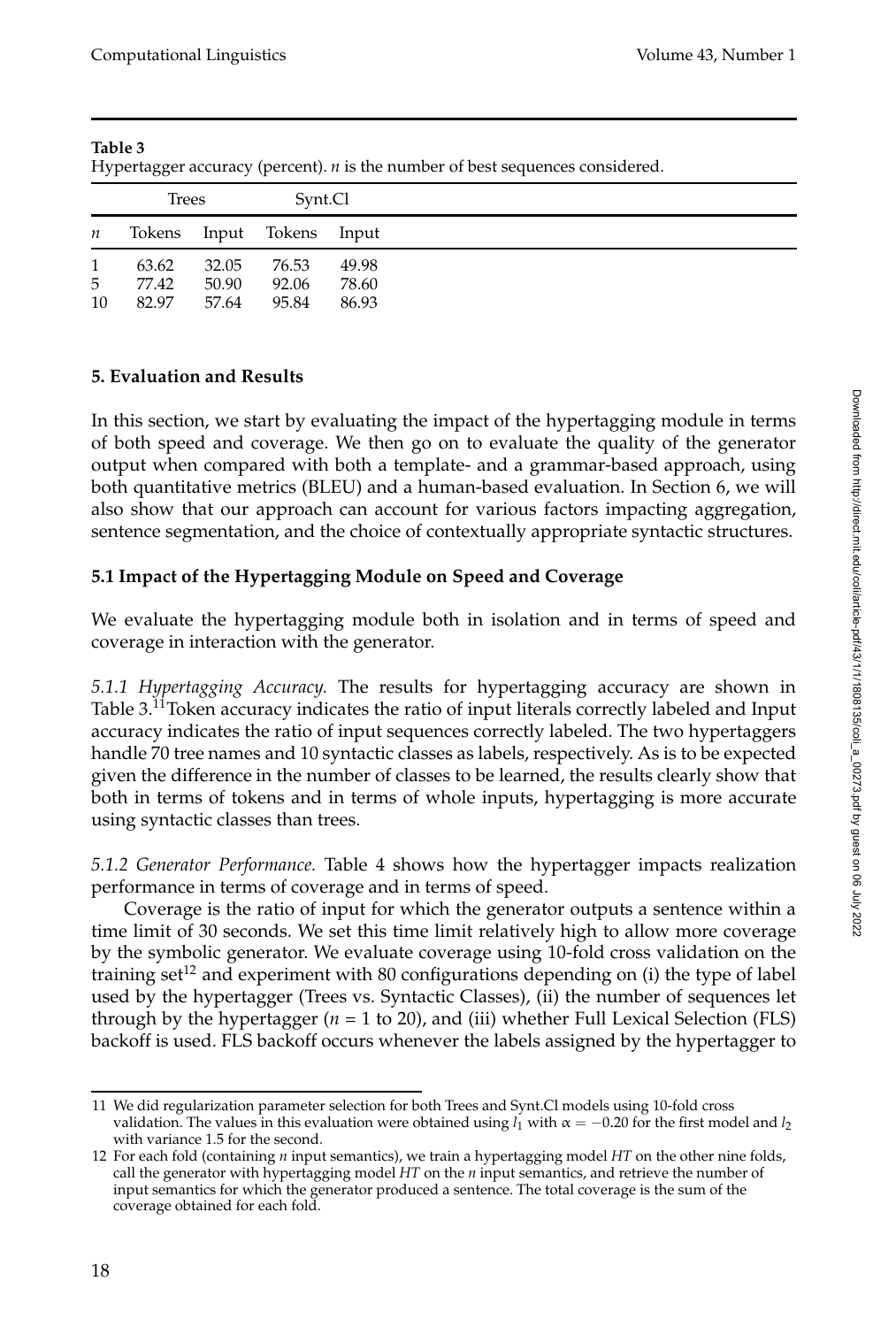#### **Table 4**

Generation coverage (Percentage of input for which generation produced an output) and time (in ms). Time (gen) is the average time for those inputs for which generation succeeds. Averaged lexical ambiguity is an indicator of the number of trees passing through the hypertagging filter. FLS backoff allows for full lexical selection in case hypertagging predicts an incorrect class for a given input literal. *n* is the number of sequences let through by the hypertagger.

|                          |                                                           | $n=1$                                                  | $n=4$                 | $n=12$                                                    |  |
|--------------------------|-----------------------------------------------------------|--------------------------------------------------------|-----------------------|-----------------------------------------------------------|--|
| <b>Trees</b>             | Lex Ambiguity<br>Coverage<br>Time (gen)                   | 1.01<br>64.08<br>269                                   | 1.21<br>81.07<br>533  | $1.45$ <sup><math>\spadesuit</math></sup><br>90.78<br>725 |  |
|                          | Lex Ambiguity-FLS<br>Coverage-FLS<br>Time-FLS (gen)       | $1.52$ <sup>*</sup><br>91.75<br>711                    | 1.39<br>94.17<br>806  | $1.49*$<br>95.63<br>905                                   |  |
| Synt.Cl.                 | Lex Ambiguity<br>Coverage<br>Time (gen)                   | $1.45$ <sup><math>\bullet</math></sup><br>91.26<br>480 | 2.18<br>97.57<br>1425 | 3.23<br>93.20<br>3112                                     |  |
|                          | Lex Ambiguity-FLS<br>Coverage-FLS<br>Time-FLS (gen)       | $1.49$ <sup>*</sup><br>94.66<br>520                    | 2.17<br>98.06<br>1414 | 3.23<br>93.20<br>3113                                     |  |
| $\overline{\text{Symb}}$ | $Covera$ ge 51.46, avg time 5940, avg lex, ambiguity 5.66 |                                                        |                       |                                                           |  |

Coverage 51.46, avg time 5940, avg lex. ambiguity 5.66

a given input literal are not compatible with those specified by the lexicon. In this case, the hypertagger prediction is ignored and all grammar trees assigned to that literal by the lexicon are selected and considered for tree combination.

Because the syntactic classes used in the Synt.Cl configuration describe sets of trees (cf. Section 3.3.4), the number of trees let through by each *n*-best sequence will be higher for the Syntactic Classes-based than for the Tree-based hypertagger. We therefore indicate coverage and time results not only for different values of *n* but also in relation to the level of lexical ambiguity allowed by each configuration. Given an input *p* of length *k* with literals  $l_1, \ldots, l_k$  and  $t_i$  the number of selected trees for the literal  $l_i$ , we define  $LA(p)$ , the lexical ambiguity of  $p$ , as:

$$
LA(p) = \frac{\sum_{i=1}^{k} t_i}{k} \tag{11}
$$

The average lexical ambiguity of *m* inputs is then:

$$
\frac{\sum_{j=1}^{m} LA(p_j)}{m}
$$
 (12)

In Table 4, we report results for the 1-, 4-, and 12-best.<sup>13</sup> Conceivably, the adaptive approach could yield improved or even complete coverage in this limited setting with

<sup>13</sup> An alternative to using *n*-best sequences would be to have an adaptive threshold based on marginal probabilities, as proposed in Curran, Clark, and Vadas (2006) and Espinosa, White, and Mehay (2008).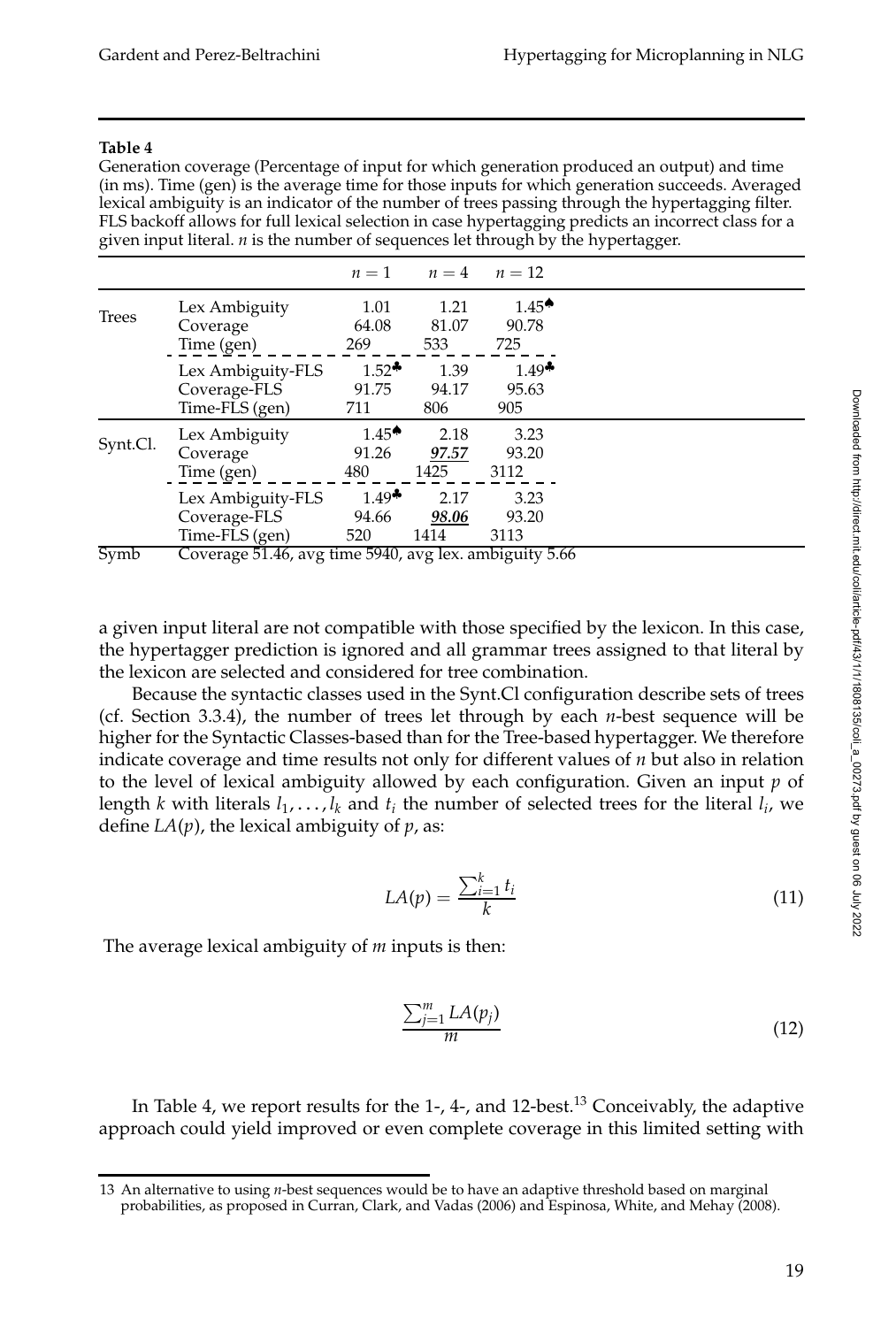less sensitivity to the exact *n*-best/beta-best settings"—sequences that show coverage and time results for the hypertaggers at a comparable degree of lexical ambiguity as well as the maximum coverage achieved. Without the FLS backoff mechanism and at comparable lexical ambiguity of 1.45 ( $n = 1$  for the Synt.Cl and  $n = 12$  for the Tree hypertagger), the hypertagger with syntactic classes obtains slightly better coverage and generation times than the Tree-based hypertagger. When using FLS, comparable lexical ambiguity is at  $n = 1$  for Synt. Cl with the Tree hypertagger at  $n = 1$  and  $n = 12$ . Within the 1-best sequence configurations, the increased lexical ambiguity comes from the FLS backoff; however, in the 12-best sequence configuration more ambiguity comes from the syntactic labels at each sequence and less from the FLS mechanism. Thus, at *n* = 1 coverage and time are better for syntactic classes, but when looking at *n* = 12 for trees we can see slightly better results. The maximum coverage is achieved by the Synt.Cl hypertagger at *n* = 4 both with and without the FLS backoff. There is a marked difference in coverage (+46.6% with respect to the Synt.Cl  $n = 4$ ) between the hypertaggers and the symbolic generator, which often times out on the unrestricted search space.

For a complete picture of the results with all configurations, in Figure 4 we draw coverage with respect to lexical ambiguity at each *n*-best configuration. We run the Tree-based hypertagger up to the 70-best sequences configuration with no FLS to find out what is the maximum coverage that could be attained. In all configurations from  $n = 21, \dots, 70$ , the Tree tagger oscillates in coverage between 91.75 and 92.72, whereas average lexical ambiguity and time increase at each  $(n + 1)$ -best configuration (coverage 92.72 avg. lex. ambiguity 2.32, avg. time 1820 at *n* = 70).

In sum, hypertagging using syntactic classes permits improving efficiency by a very wide margin with respect to the symbolic generator (1,414 msec/input vs. 5,940 msec/input) while preserving coverage (98.06% vs. 51.46%).

## **5.2 Quality of the Generated Texts**

The quality of the generated natural language queries is evaluated using a human rating study that aims to determine whether the queries generated by our hybrid generation



#### **Figure 4**

Coverage with respect to averaged lexical ambiguity. Data points are obtained from the different configurations, with/without FLS and *n*-best sequences with *n* = 1...20; except for the Trees without FLS, where the results include up to  $n = 70$  configuration.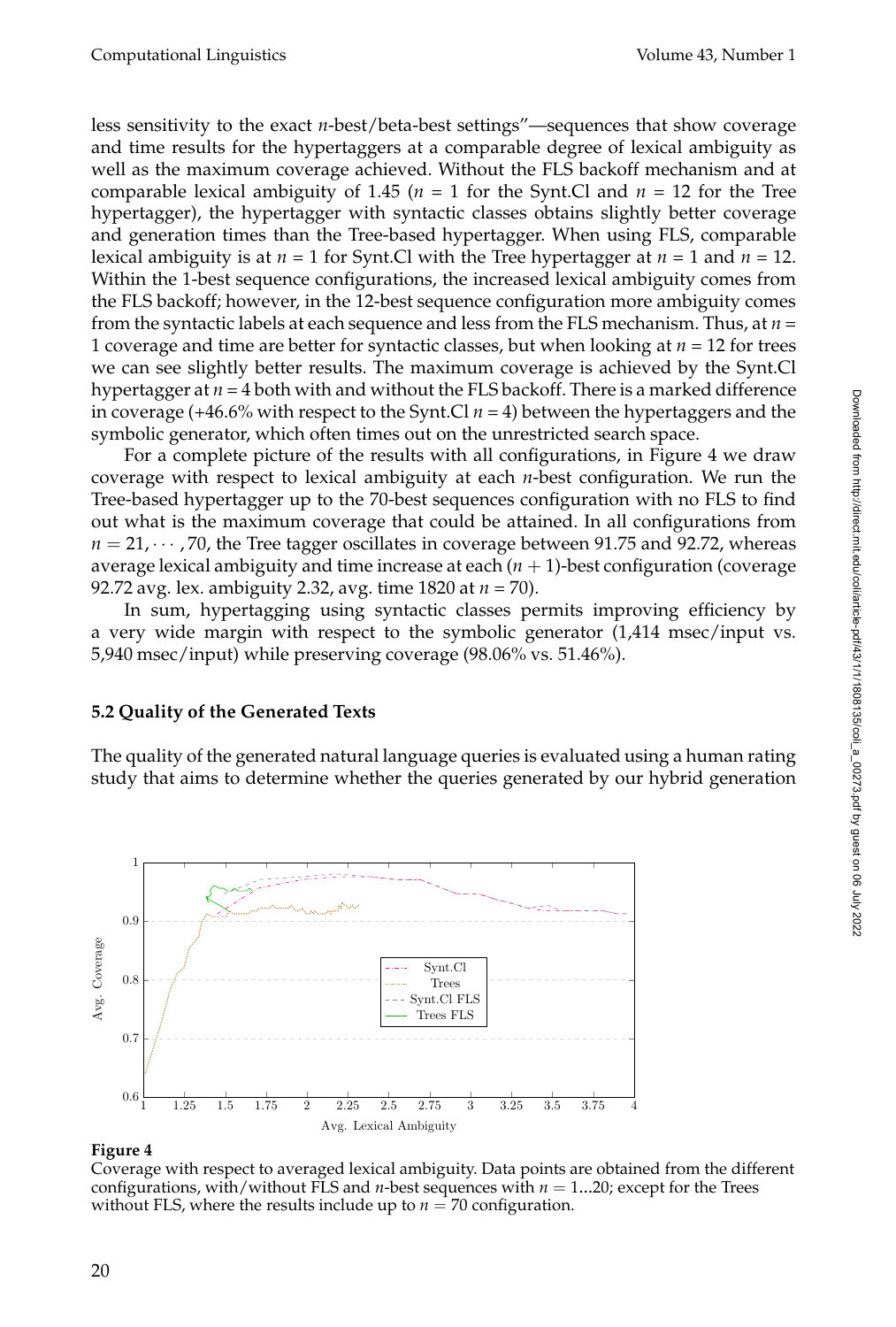| Input | $\texttt{Flight} \Box$ hasCurrentDepartureDate.Date $\Box$ hasCurrentArrivalDate.Date |
|-------|---------------------------------------------------------------------------------------|
| Query | $\Box$ $\exists$ has <code>Destination.Airport hasFlightTo.Airport</code>             |

- ⊓ ∃hasCarrier.Airline ⊓ ∃hasTicket.AirTicket ⊓ ∃hasDateOfIssue.Date Temp I am looking for a flight. Its current departure date should be a date. The current arrival date of the flight should be a date. The destination of the flight should be an airport. The airport should have flight to an airport. The carrier of the flight should be an airline. The ticket of the flight should be an air ticket. The air ticket should have date of a date.
- Hyb I am looking for a flight whose current departure date should be a date, whose current arrival date should be a date and whose destination should be an airport. The airport should have flight to an airport. The carrier of the flight should be an airline. The ticket of the flight should be an air ticket whose date of issue should be a date.
- Symb I am looking for a flight whose current departure date should be a date and whose current arrival date should be a date and whose destination should be an airport which should have flight to an airport. Its carrier should be an airline, the ticket of the flight should be an air ticket and its date of issue should be a date.

#### **Figure 5**

Example input and outputs. Temp is a template based system, Symb the symbolic generator described in Section 3.3.3, and Hyb is the same generator augmented with the Hypertagger.

system  $(Hyb^{14})$  are perceived as better by human judges than those generated for the same inputs by a template-based system (Temp) and by a grammar-based generator without the hypertagging module (Symb). Figure 5 shows an example input and the output produced by each system.

The template-based system is a generation system previously developed for the Quelo natural language interface, which uses templates to verbalize binary relations and their arguments. This template-based version of Quelo generates one clause per relation, post-processes referring expressions, and allows for some forms of aggregation. For instance, two subject-sharing relations may be realized in the same clause. Example (13) shows an example output produced by the template-based version of Quelo.

(13) *I am looking for a car. Its make should be a Land Rover. The body style of the car should be an off-road car. The exterior color of the car should be beige.*

The grammar-based system is our system without the hypertagging module.

For each generation system, we consider a single output. The template system is deterministic and always returns a single output. For the symbolic approach, we use a symbolic quality score provided by the system, and for the hybrid system we use the best scored sentence generated when using the class-based hybertagger with full lexical selection backoff and 4-best only.

The evaluation was done using the Crowdflower platform.<sup>15</sup> In this evaluation, contributors were shown two verbalizations of the same input but produced by two different systems and asked to score those two systems on a scale of 1 to 3 in terms of fluency (How well does the sentence read? Is the text well structured?) and clarity (How easy is it to understand?).

We collected ratings for sentences generated by each of the three systems from 49 input queries built from 13 knowledge bases describing different domains. Five of the input queries were built from two knowledge bases (Air System and Bibliography Ontologies) that were not present in the training corpus. Each generated sentence was rated by at least 10 contributors.

<sup>14</sup> The configuration we use in this evaluation is the Synt.Cl hypertagger with 4-best and FLS.

<sup>15</sup> http://www.crowdflower.com.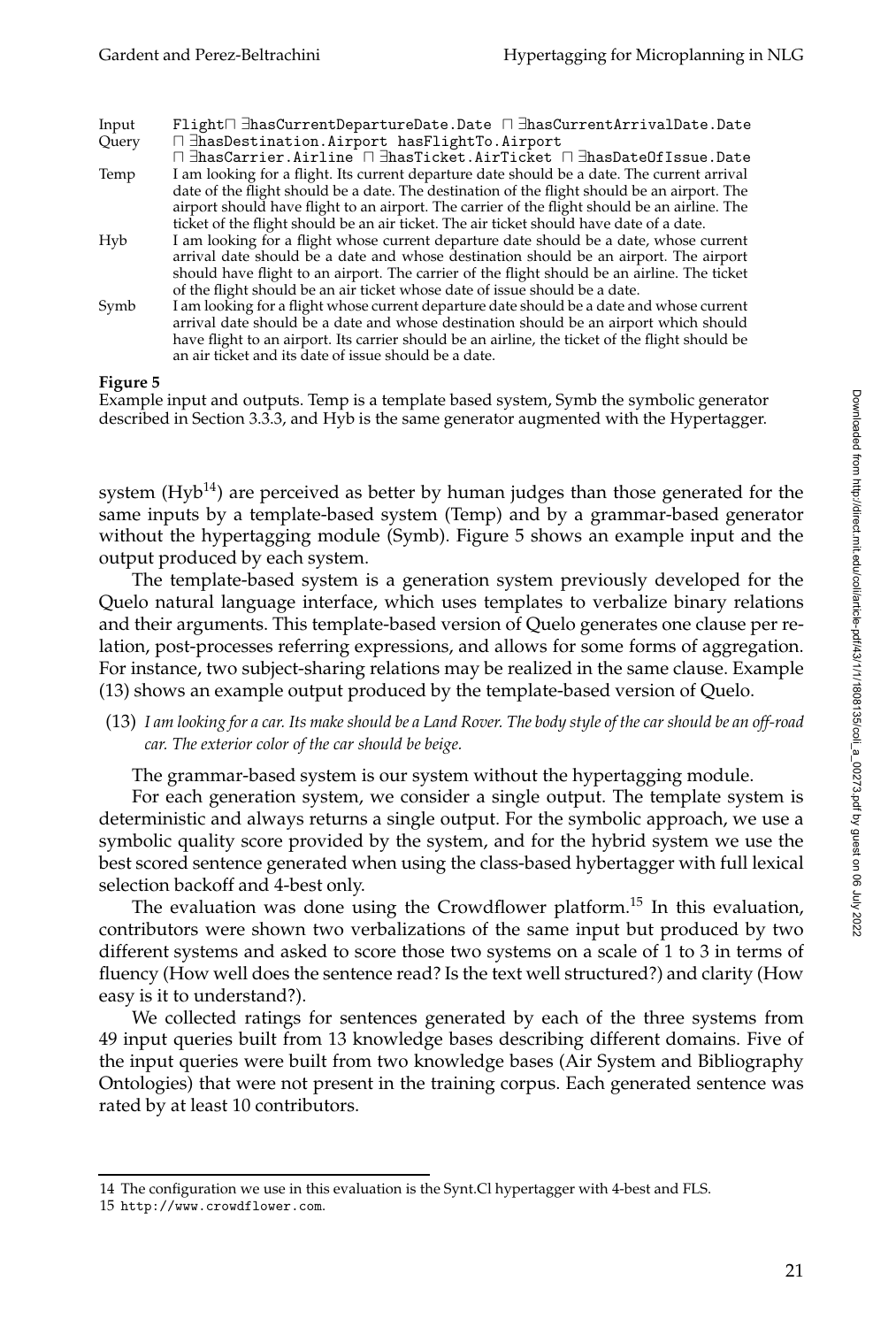#### **Table 5**

Output quality: The differences between the systems Symb/Hyb and the systems Temp/Hyb for both Fluency and Clarity categories are statistically significant. Fisher's exact test gives a two-tailed p-value < 0.0001 in all the cases.

|          | Symb/Hyb                       |                    |               | Temp/Hyb            |                      |                     |               |                    |                     |
|----------|--------------------------------|--------------------|---------------|---------------------|----------------------|---------------------|---------------|--------------------|---------------------|
| Criteria |                                | Symb<br>Ratio      | Nb            | Hyb<br>Ratio        | Nb                   | Temp<br>Ratio       | Nb            | Hyb<br>Ratio       | Nb.                 |
| Fluency  | Fluent<br>Medium<br>Non Fluent | 8%<br>43%<br>49%   | 4<br>21<br>24 | 65%<br>29%<br>$6\%$ | 32<br>14<br>3        | $2\%$<br>31%<br>67% | 15<br>33      | 51%<br>47%<br>2%   | 25<br>23            |
| Clarity  | Clear<br>Medium<br>Unclear     | 8%<br>90%<br>$1\%$ | 4<br>44       | 59%<br>41%<br>$0\%$ | 29<br>20<br>$\theta$ | 47%<br>53%<br>$0\%$ | 23<br>26<br>0 | 96%<br>4%<br>$0\%$ | 47<br>2<br>$\theta$ |

Crowdflower implements a quality-control system based on test sentences that have a predetermined gold-standard answer and are indistinguishable from other sentences. We used a set of 10 test questions. In order to participate, contributors had to pass a "Quiz Mode"<sup>16</sup> consisting of test sentences for which they needed to obtain a minimum accuracy of 60%. They then had to maintain this accuracy throughout the job.

Table 5 shows the aggregated results of the CrowdFlower evaluation. The aggregate rating of a sentence is chosen based on the following confidence score:

$$
conf(a \mid q) = \frac{\sum_{c \in C_a} acc(c)}{\sum_{c \in C_q} acc(c)} \tag{14}
$$

where  $C_a$  is the set of contributors who responded to question  $q$  with answer  $a$ ,  $C_q$  is the total set of contributors who responded to question *q*, and *acc* (*c*) is the accuracy of contributor *c*. The average confidence of the data is 0.67% for the fluency evaluation and 0.68% for clarity.

Overall, the hybrid system yields output that is consistently perceived by the human raters as clearer and more fluent.

A total of 67% of the texts generated by the template-based system are rated as non-fluent (against 2% for the hybrid approach) and only 47% of these texts are rated as clear (against 96% for the hybrid approach). We conjecture that the low fluency is related to the lack of structuring elements (often the template system yields one sentence per binary relation, thereby producing text that is a juxtaposition of short sentences). Concerning clarity, we believe that the repetitions resulting from the restricted aggregations allowed by the template system make it difficult to detect the links between multiple descriptions of the same entity and, indirectly, to understand the meaning of the generated text.

Although the gap between the symbolic and the hybrid approach is less marked than between the template and the hybrid system, the purely symbolic system also

<sup>16</sup> Quiz Mode test sentences are sentences with given reference ratings. Contributor ratings are compared against these reference ratings. Contributors whose ratings consistently diverge from the reference ratings are phased out.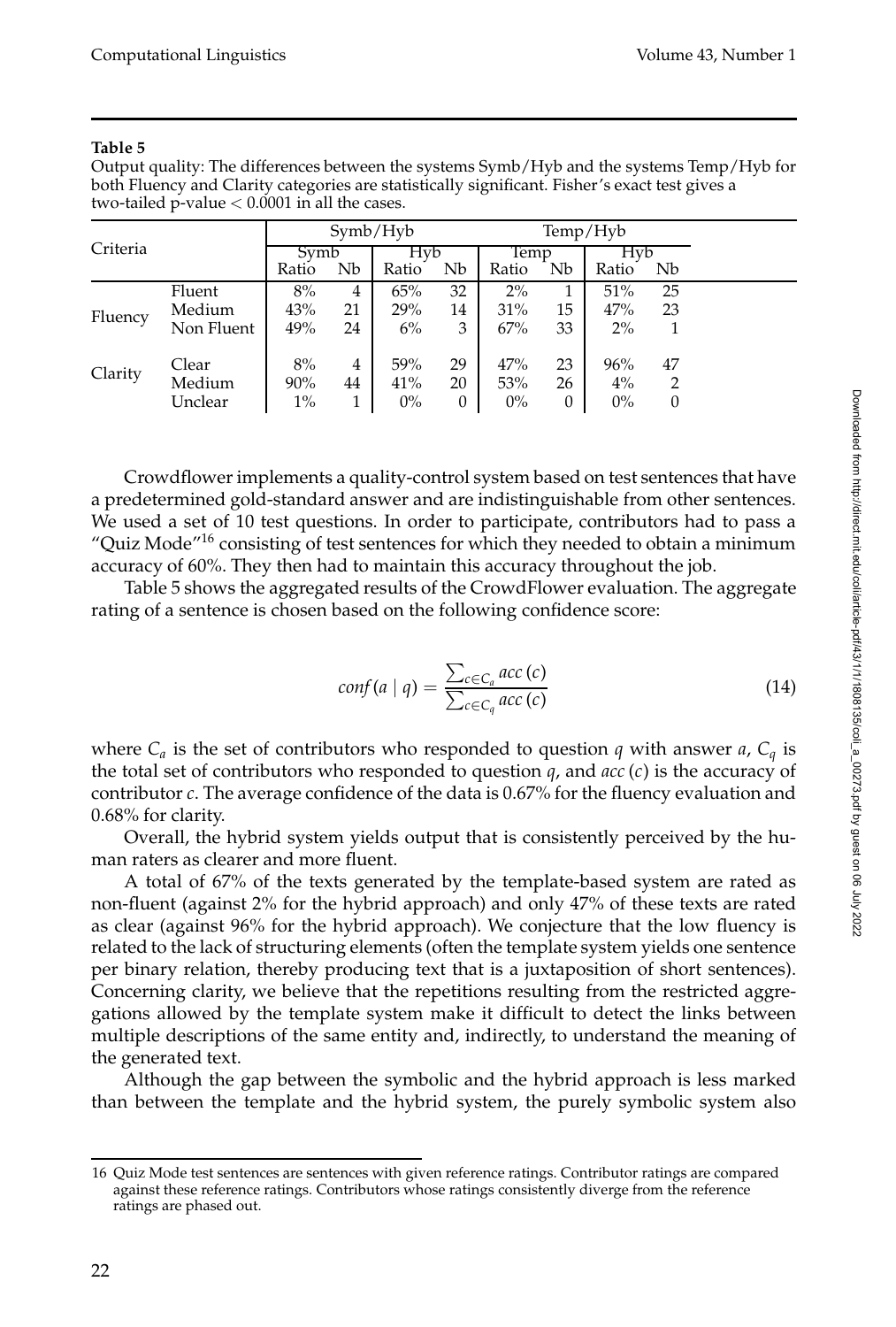| Table 6<br>BLEU scores. |          |          |  |  |  |  |
|-------------------------|----------|----------|--|--|--|--|
| System                  | BLEU/all | BLEU/gen |  |  |  |  |
| Temp                    | 0.59     | 0.59     |  |  |  |  |
| Symb                    | 0.37     | 0.72     |  |  |  |  |
| Hyb Synt.Cl. FLS n=1    | 0.80     | 0.85     |  |  |  |  |
| Hyb Synt.Cl. FLS n=4    | 0.73     | 0.75     |  |  |  |  |
| Hyb Trees FLS n=1       | 0.78     | 0.84     |  |  |  |  |
| $Hyb$ Trees FLS $n=10$  | 0.76     | 0.79     |  |  |  |  |

| Table 6 |             |
|---------|-------------|
|         | BLEU scores |

scores less well than the hybrid approach, which may be due to the fact that the symbolic generator often fails to adequately segment the input or to score the most fluent output highest (only 8% of the text generated by the symbolic system are rated as clear by the annotator against 59% for the hybrid approach).

We also evaluate system output automatically, using the BLEU-4 modified precision score (Papineni et al. 2002) on the gold query verbalizations in the training corpus and in a 10-fold cross-validation setting as explained in the previous section (Section 5.1). We computed BLEU scores for all inputs (BLEU/all) and for those 206 inputs for which all the generators yielded an output (BLEU/gen). The results given in Table 6 show that our hybrid system produces query verbalizations that are closer to the manually selected gold query verbalizations than either the template and the purely symbolic grammarbased approach. Although the BLEU/gen score for the Symb system is relatively high, it decreases drastically when normalized by coverage because of timeouts on long inputs.

#### **6. Interactions Between Segmentation, Aggregation, and Surface Realization**

In this section, we illustrate by means of examples how our approach accounts for various factors impacting sentence segmentation, aggregation, and surface realization.

### **6.1 Sentence Segmentation**

The shape and the size of the input data influences the segmentation of this data into clauses and sentences. The input/output pairs in Example (15) illustrate how our generation approach yields different segmentations for inputs that differ in terms of structure and length.

Examples (15a–b) show two inputs including, respectively, three and four relations. While the hypertagger predicts a single sentence for the shorter input (15a), it correctly accounts for the additional length in (15b) by predicting a segmentation into two sentences. Similarly, Example (15c) differs from (15a) in that it includes one more concept. Again, this induces differences in segmentation that are consistent with intuition<sup>17</sup>

<sup>17</sup> Note that the concept NaturalGas is incorrectly verbalized as *a natural gas* rather than as *natural gas*. This could be fixed if mass/count information about the input concept was available.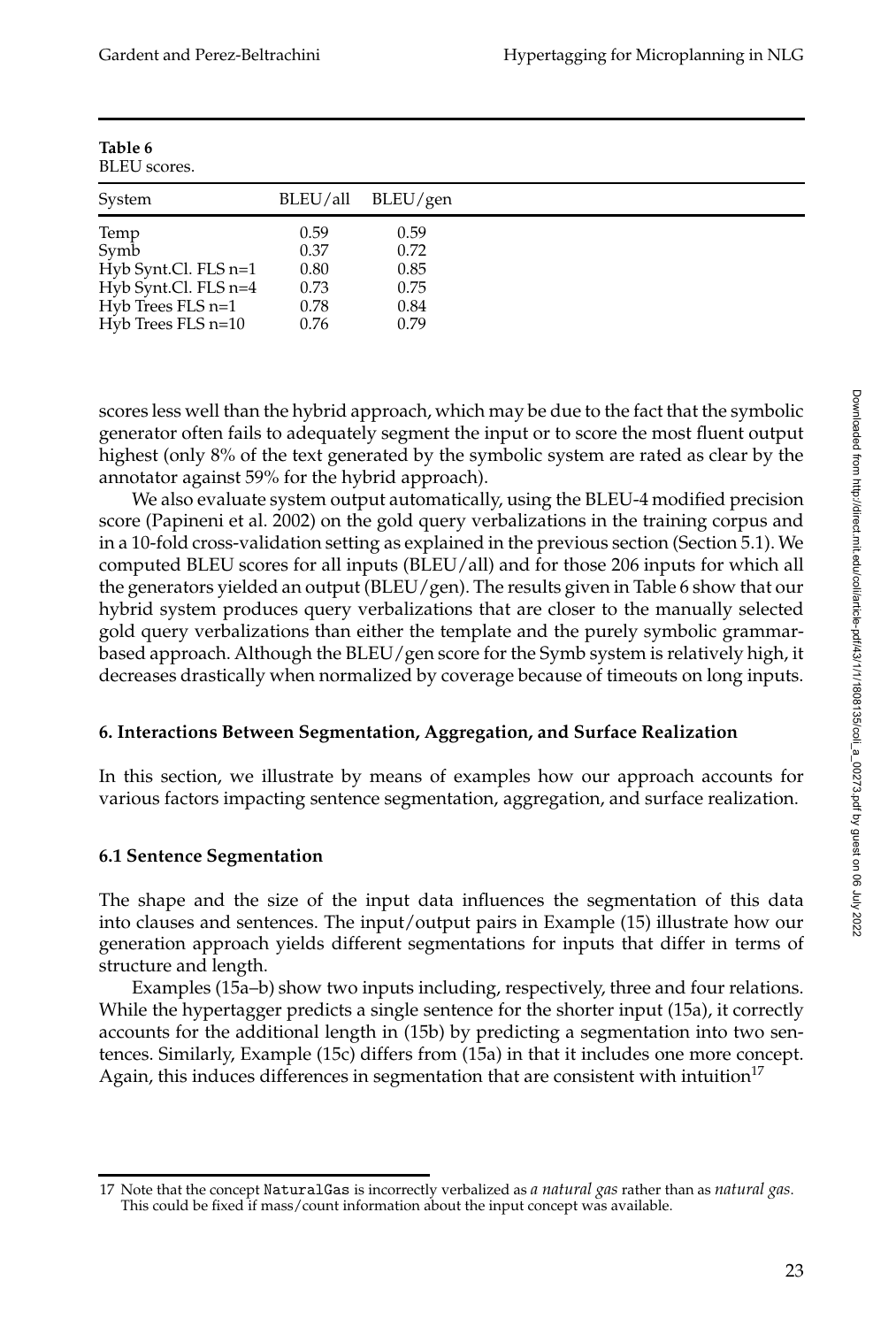(15) a. UsedCar ⊓ ∃exteriorColor.White ⊓ ∃locatedInCountry.Country ⊓ ∃hasModel.Toyota4Runner *(3 relations, 4 concepts, 1 sentence) I am looking for a used car whose exterior color should be white and which should be located in a country and whose model should be a toyota 4 runner.*

b. NewCar ⊓ ∃ exteriorColor.Beige ⊓ ∃hasCarBody.UtilityVehicle ⊓ ∃runOn.NaturalGas ⊓ ∃locatedInCountry.Country *(4 relations, 5 concepts, 2 sentences) I am looking for a new car whose exterior color should be beige and whose body style should be a utility vehicle. The new car should run on a natural gas and should be located in a country.*

c. NewCar ⊓ ∃hasCarBody.(UtilityVehicle ⊓ OffRoad) ⊓ ∃runOn.NaturalGas ⊓ ∃locatedInCountry.Country *(3 relations, 5 concepts, 2 sentences) I am looking for a new car whose body style should be a utility vehicle, an off road. The new car should run on a natural gas and should be located in a country.*

# **6.2 Surface Realization**

A given lexicalization may give rise to different syntactic realizations depending on the context. The following examples show that our approach can choose different syntactic constructions for one and the same relation. Depending on the shape and content of the input formula, the teach relation is verbalized in four different ways (relative clause, coordinated relative clause, coordinated VP, and canonical clause).

(16) a. TeachingAssistant ⊓ ∃teach.Course ⊓ ∃employedBy.University

*I am looking for a teaching assistant who should teach a course and should be employed by a university. (Relative Clause)*

b. Professor ⊓ Researcher ⊓ ∃teach.Course

*I am looking for a professor who is a researcher and who should teach a course. (Coordinated Relative Clause)*

c. Professor ⊓ ∃isCoordinatorOf.MastersProgram ⊓ ∃supervise.MastersThesis ⊓ ∃teach.Course

*I am looking for a professor who should be the coordinator of a masters program, should supervise a masters thesis and should teach a course. (Coordinated VP)*

d. MastersProgram ⊓ hasCoordinator.(Coordinator ⊓ Researcher ⊓ ∃teach.Course ⊓ ∃employedBy.University)

*I am looking for a masters program whose coordinator should be a coordinator, a researcher. The coordinator should teach a course and should be employed by a university. (Canonical Clause)*

Similarly, Example (17) shows four distinct surface realizations produced by our generator for the locatedin relation.

(17) a. CarDealer ⊓ ∃locatedInCountry.Country ⊓ ∃sell.(Car ⊓ ∃hasMake.Toyota ⊓ ∃runOn.Fuel ⊓ ∃equippedWith.ManualGearTransmission)

*I am looking for a car dealer located in a country and who should sell a car whose make should be a toyota. The car should run on a fuel and should be equipped with a manual gear transmission system. (Participial)*

b. CarDealer ⊓ ∃sell.(NewCar ⊓ ∃hasModel.Toyota ⊓ ∃locatedInCountry.Country) *I am looking for a car dealer who should sell a new car whose model should be a toyota. It should be located in a country. (Canonical Clause with pronominal subject)*

c. NewCar ⊓ OffRoad ⊓ ∃hasCarBody.UtilityVehicle ⊓ ∃runOn.NaturalGas ⊓ ∃locatedInCountry.Country

*I am looking for a new car, an off road whose body style should be a utility vehicle. The new car should run on a natural gas and should be located in a country. (Coordinated VP)*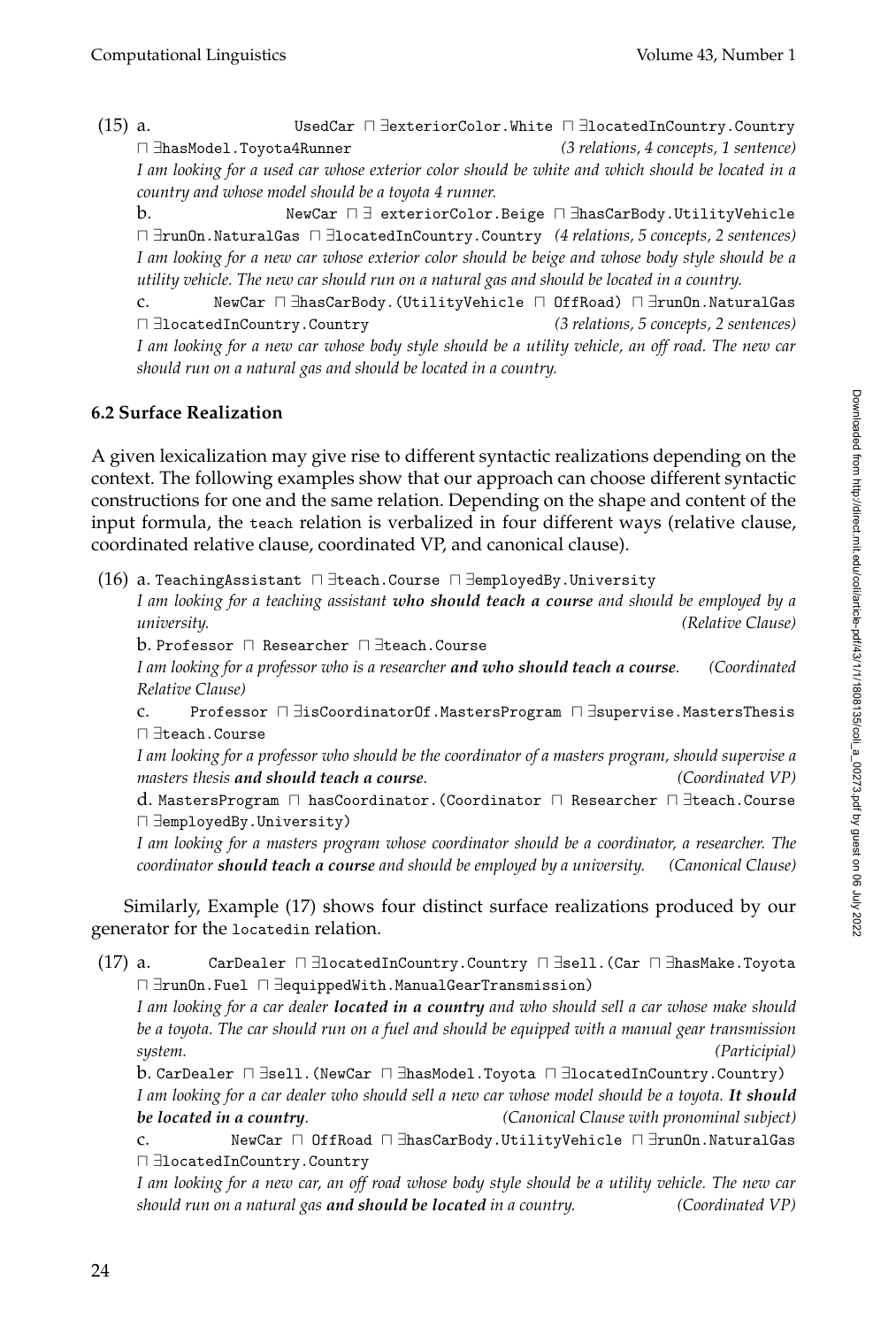d. Car ⊓ ∃producedBy.(CarMake ⊓ ∃isMakeOf.Toyota ⊓ ∃locatedIn.City ⊓ ∃produceModel.LandRoverFreelander

*I am looking for a car produced by a car make. The car make should be the make of a toyota. The car make should be located in a city and should produce a land rover freelander. (Canonical Clause)*

# **6.3 Aggregation**

The syntactic variability encoded in our grammar and the choices made by the hypertagging module account for various cases of aggregation.

Relative clauses permit linking multiple propositions within a single sentence. When more than two propositions are present, the grammar permits distinguishing between cases where multiple predications apply to the same concept (Example 18a) and cases where predications are chained (Example 18b). Thus the pattern C1 (R1 C2) (R2 C3) (Example 18a) will be verbalized as *N1 WH V1 N2 and WH-V2 N3* while the pattern C1 (R1 C2 R2 C3) (Example 18b) will be verbalized as *N1 WH V1 N2 WH-V2 N3*.

- (18) a. Concert ⊓ ∃hasDestination.Destination ⊓ ∃hasSite.Site *I am looking for a concert whose destination should be a destination and whose site should be a site (X which VP1 and which VP2)*
	- b. CarDealer ⊓ ∃sell.(NewCar ⊓ ∃hasModel.Toyota) *I am looking for a car dealer who should sell a new car whose model should be a toyota. (X which R1 Y whose R2 should be Z)*

Cases involving more than two propositions can also be accounted for whereby pied piping and participial constructions can interact with relative clauses to produce a complex sentence out of several propositions.

- (19) a. Toyota ⊓ ∃isMakeOf.(NewCar ⊓ ∃runOn.Gas) ⊓ ∃isMakeOfmodel.LandRoverDefender *I am looking for a toyota which should be the make of a new car which should run on a gas. The Toyota should be the make of a land rover defender.*
	- b. CarDealer ⊓ ∃locatedInCountry.Country ⊓ ∃sell.(Car ⊓ ∃hasMake.Toyota ⊓ ∃runOn.Fuel) *I am looking for a car dealer located in a country and who should sell a car whose make should be a toyota. The car should run on a fuel.*
	- c. Movie ⊓ ∃producedBy.Producer ⊓ ∃writtenBy.Writer ⊓ ∃hasGenre.Genre *I am looking for a movie produced by a producer, written by a writer and whose genre should be a genre*

The grammar also allows for verbal ellipsis using VP-, relative clause-, and NPcoordination (Examples 20).

- (20) a. NewCar ⊓ ∃exteriorColor.Beige ⊓ ∃hasCarBody.UtilityVehicle ⊓ ∃runOn.NaturalGas ⊓ ∃locatedInCountry.Country *I am looking for a new car whose exterior color should be beige and whose body style should be a utility vehicle. The new car (should run on a natural gas and should be located in a country)VP.*
	- b. CommunicationDevice ⊓ ∃assistsWith.Understanding ⊓ ∃assistsWith.HearingDisability *I am looking for a communication device (which should assist with a understanding and which should assist with a hearing disability)RelCl.*
	- c. CarDealer ⊓ ∃sell.CrashCar ⊓ ∃sell.NewCar *I am looking for a car dealer who should sell (a crash car and a new car)*<sub>*NP</sub>*.</sub>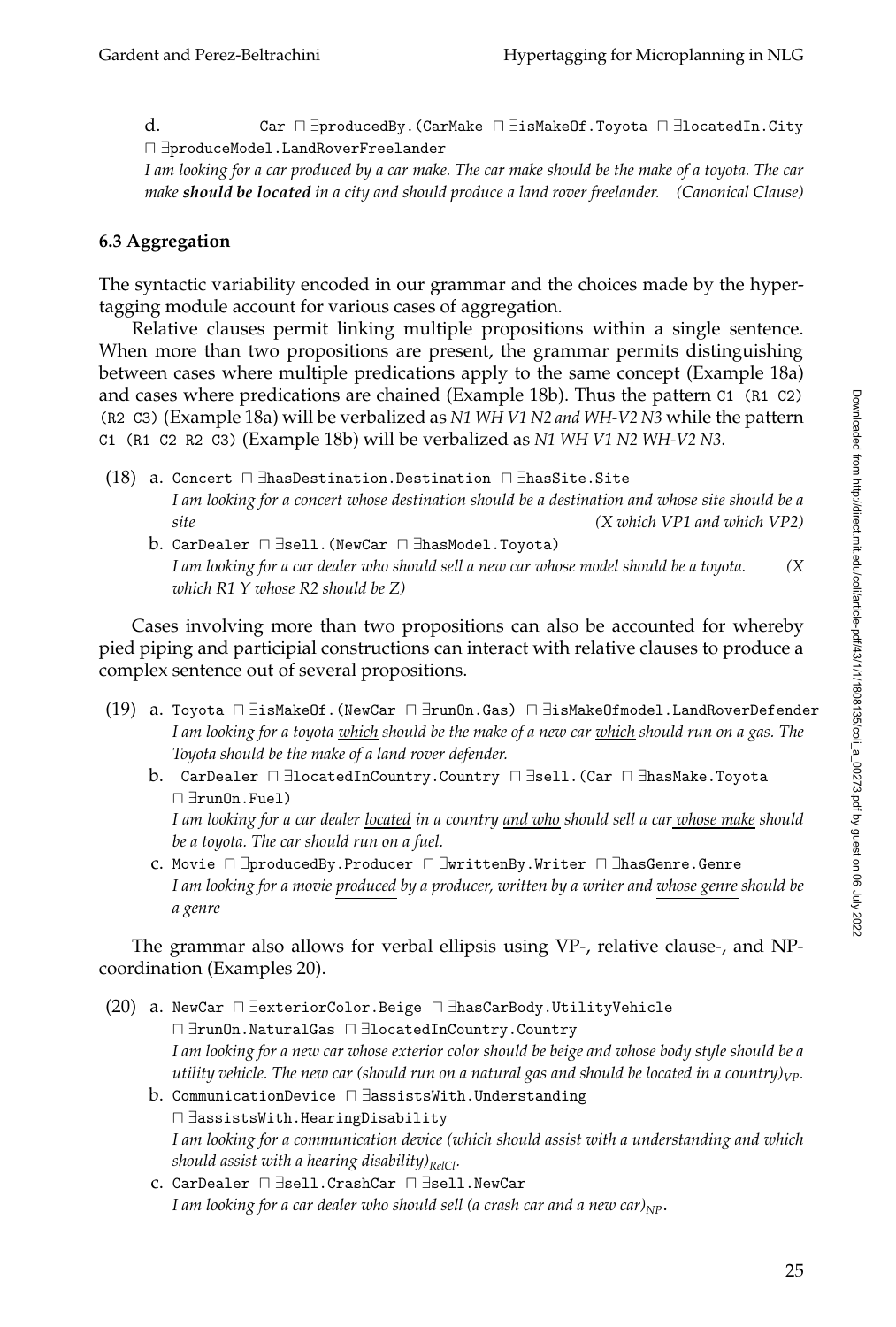d. Car ⊓ ∃equippedWith.ManualGearTransmission ⊓ ∃equippedWith.AlarmSystem ⊓ ∃equippedWith.NavigationSystem ⊓ ∃equippedWith.AirBagSystem *I am looking for a car equipped with (a manual gear transmission system, an alarm system, a navigation system and an air bag system)NP.*

When a new sentence is started, referring expressions may be realized either by full NPs (Example 21a) or by pronouns (Example 21b).

- (21) a. CarMake ⊓ ∃locatedInCountry.Country ⊓ ∃isMakeOfModel.LandRoverDiscovery ⊓ ∃isMakeOf.DemonstrationCar *I am looking for a car make located in a country. The car make should be the make of a land rover discovery and should be the make of a demonstration car.*
	- b. Car ⊓ ∃producedby.CarMake ⊓ ∃soldBy.(CarDealer ⊓ ∃locatedInCountry.Country ⊓ ∃equippedWith.NavigationSystem ⊓ ∃equippedWith.Abs ⊓ ∃equippedWith.GasolineEngine) *I am looking for a car produced by a car make and sold by a car dealer located in a country. It should be equipped with a navigation system, an abs and a gasoline engine.*

## **7. Conclusion**

Recent statistical approaches to NLG (Wong and Mooney 2007; Angeli, Liang, and Klein 2010; Konstas and Lapata 2012b, 2012a) have typically relied on sizable training corpora to train models that directly map meaning representations to strings. In contrast, we developed a hybrid model that integrates a statistical hypertagger in a grammar-based generation system. This has several advantages.

First, because the grammar used is generic and the hypertagger trained to learn syntactic units (rather than, e.g., domain-dependent semantic ones), the approach is domain-independent and can be applied to any knowledge base. Applying the approach to a new knowledge base requires neither developing a new parallel data-to-text corpus for training nor developing a new grammar.

Second and more importantly, using a grammar permits modeling sub-sentence– level phenomena such as sentence- and VP-coordination, relative clauses, and ellipsis. This is in stark contrast with the template-based approaches often used in data-to-text generation where aggregation and surface realization choices are either hard-coded in sentential templates (Duma and Klein 2013; Kondadadi, Howald, and Schilder 2013) or enforced by ad hoc aggregation rules introduced to combine two or more sentence templates into a complex sentence. In comparison, our grammar-based approach naturally supports aggregation by allowing for the generation of relative clauses, and gerund, elliptical, and coordinated constructions.

Third, the hybridation of a symbolic grammar-based surface realizer with a statistical hypertagger permits capturing both hard grammaticality constraints and the softer acceptability constraints regulating the interplay between grammatical structures, linearization, lexicalization, and topic structure.

There are many possible directions for further research.

One first issue is how to improve lexicalization. Because lexicalization was not our focus here, we assumed a simple lexicalization procedure based on the shape of the relation names. As the examples in the previous section clearly show, this is not always appropriate. It would be interesting to explore ways of going beyond such a simple procedure.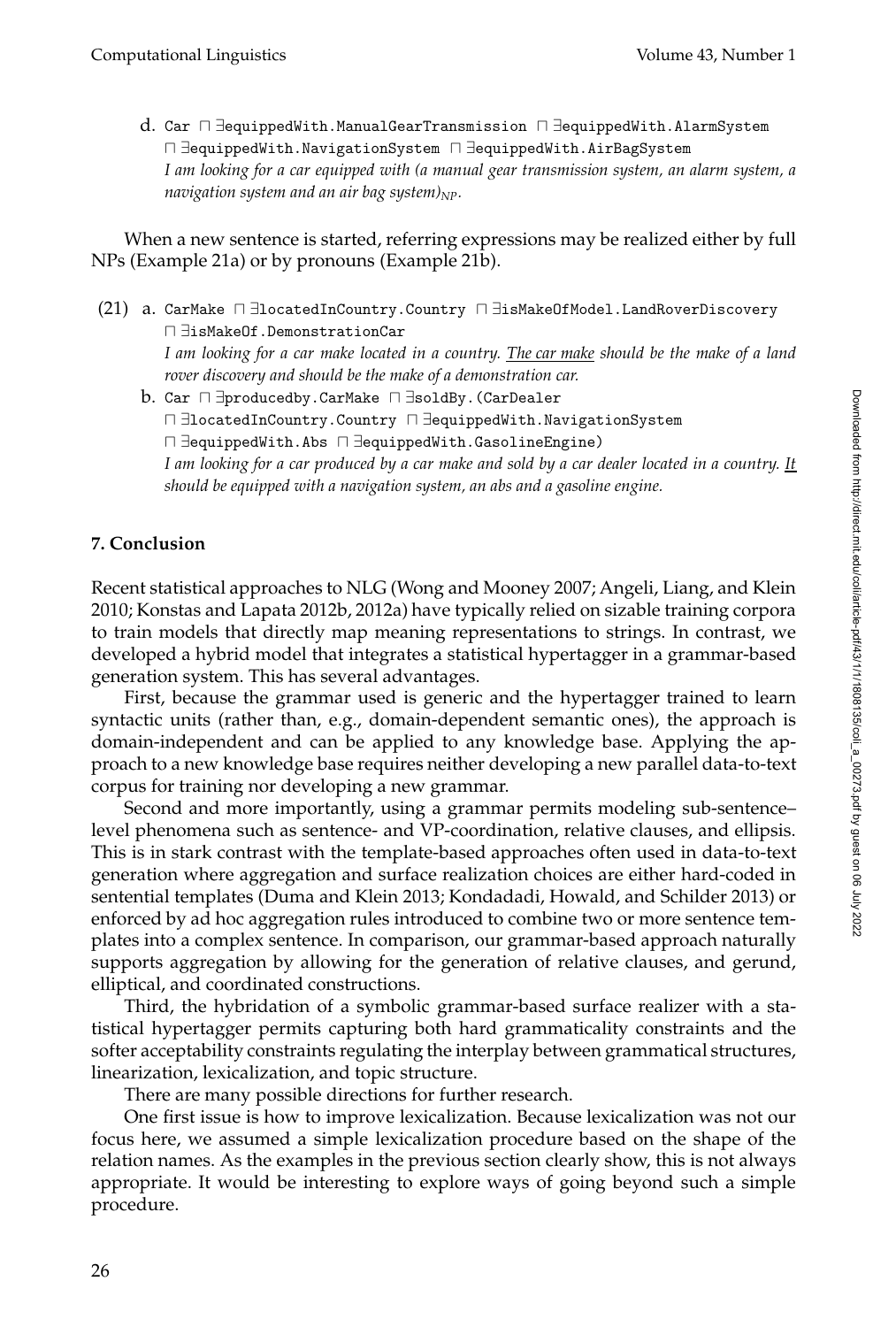Another interesting issue concerns generation from linked data<sup>18</sup> and Resource Description Framework (RDF) triples. Linked data and RDF triples provide a generic graph-based data model for describing things and their relationships with other things. They are in this sense very similar to the binary relations and assertions contained in knowledge bases. We are currently exploring both whether and how the grammar we use could be extended to cover text generated from such data, as well as whether the sentence segmentation enforced by the hypertagger generalizes to the segmentation of text generated from linked data.

Finally, we are interested in exploring how our approach could be applied to more complex text and more complex data and, in particular, how it could be extended to handle the interactions between discourse connectives and microplanning. Indeed, the approach we have described here is currently restricted to simple data (conjunctive tree shape queries) and relatively simple text (limited discourse structure). In the future, we intend to investigate whether a similar hybrid approach could be used to generate structured discourse from more complex data such as, for instance, Abstract Meaning Representations (Banarescu et al. 2013), and representations produced by machine reading tools such as FRED (Draicchio et al. 2013) or the Discourse Representations Structures derived by Boxer (Bos 2008).

### **Appendix A. List of TAG Trees and Syntactic Classes Used by the Hypertagger**

Table A1 shows the list of TAG trees and abstract syntactic classes used in the annotation of the training corpus. The tree names follow the naming conventions of TAG. Uppercase letters indicate anchors. Phrasal projections are postfixed with the "x" symbol and integers indicate semantic role (e.g., 0 for the first argument of a relation, 1 for the second). A beta prefix indicates an auxiliary tree. The W prefix indicates a *wh*-NP extraction. Thus for instance, W0nx0VVVnx1 indicates a subject relative tree (W0nx0) with three verbs as anchor (VVV) and an NP as complement (nx1).

<sup>18</sup> http://linkeddata.org/home.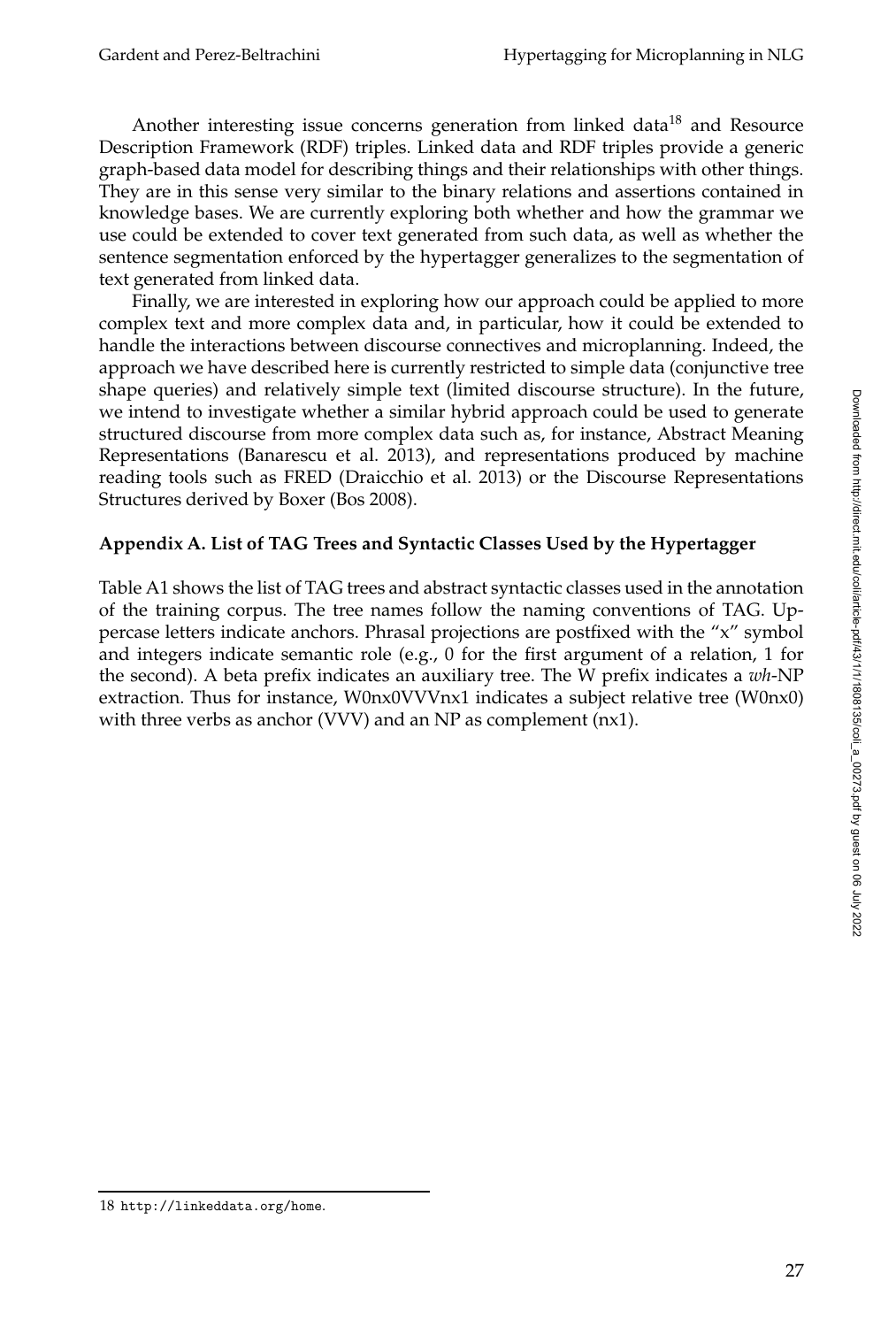#### **Table A1**

List of TAG trees and syntactic classes.

| <b>Trees</b>                                                                                                                                                                                                                                                 | Synt.Cl                                          |
|--------------------------------------------------------------------------------------------------------------------------------------------------------------------------------------------------------------------------------------------------------------|--------------------------------------------------|
| betavx0ANDVVDNpnx1, betavx0ANDVVnx1, betavx0ANDVVVpnx1,<br>betavx0ANDVVpnx1, betavx0COMMAVVnx1, betavx0COMMAVVVpnx1,<br>betanx0ANDVPnx1, betanx0COMMAVPnx1, betanx0COMMAVApnx1,<br>betanx0ANDPnx1, betanx0COMMAPnx1, betanx0COMMAVPpnx1,<br>betanx0ANDVPpnx1 | SharedSubj                                       |
| betavx0COMMAnx1, betavx0CONJnx1                                                                                                                                                                                                                              | Ellipsis                                         |
| sDOTDNPnx0VVax1, sDOTDNPnx0VVnx1, nx0BEnx1, sDOTnx0VVDNpnx1,<br>sDOTnx0VVnx1, sDOTnx0VVpnx1, sDOTnx0VVVnx1, sDOTnx0VVVpnx1,<br>sDOTnx0VVApnx1, sDOTPRO0VVnx1, sDOTPRO0VVVpnx1,<br>sDOTPRO1NVVnx1, sDOTPRO1NVVax1, sDOTPRO0VVDNpnx1,<br>sDOTPRO0VVVnx1        | Canonical                                        |
| betanx0VPpnx1, betanx0Pnx1                                                                                                                                                                                                                                   | PpartOrGerundOrPrerp                             |
| betanxBEnx, Npx0VVax1, Npx0VVnx1, W0nx0VVApnx1, W0nx0VVDNpnx1,<br>W0nx0VVnx1, W0nx0VVpnx1, W0nx0VVVnx1, W0nx0VVVpnx1,<br>W0nx0VVNpnx1                                                                                                                        | SubjRel                                          |
| ANDNpx0VVax1, ANDNpx0VVnx1, ANDWHnx0VVDNpnx1,<br>ANDWHnx0VVnx1, ANDWHnx0VVpnx1, ANDWHnx0VVVnx1,<br>ANDWHnx0VVVpnx1, ANDWHnxBEnx, COMMAWHnx0VVnx1,<br>COMMAWHnx0VVVpnx1, COMMAWHnx0VVDNpnx1,<br>COMMAWHnx0VVVpnx1, COMMANpx0VVnx1                             | SubjRelPU                                        |
| sCONJnx0VVpnx1, sCONJnx0VVApnx1, sCONJnx0VVVpnx1,<br>sCONJDNPnx0VVnx1, sCONJPRO0VVVpnx1, sCONJPRO1NVVax1,<br>sCONJPRO1NVVnx1, sCONJPRO0VVnx1, sCONJPRO0VVpnx1,<br>sCONJPRO0VVDNpnx1, sCONJPRO0VVApnx1                                                        | S-Coordination                                   |
| betanxPUnx<br>ax, nx<br>betaADJnx                                                                                                                                                                                                                            | Apposition<br>Unary-<br>argument<br>Word-adjunct |

#### **Acknowledgments**

We thank the ANR and the ITEA 3 for funding the research leading to this article via the WebNLG and the ModelWriter projects. We would also like to thank Marc Dymetman, Elena Lloret, Christophe Cerisara, and the members of the SEPLN conference, the XRCE seminar in Grenoble, the ILCC/HCRC seminar in Edinburgh, and the Brown Bag Seminar at the National Library of Medicine in Bethesda for valuable feedback and discussions.

### **References**

Angeli, Gabor, Percy Liang, and Dan Klein. 2010. A simple domain-independent probabilistic approach to generation. In

*Proceedings of the 2010 Conference on Empirical Methods in Natural Language Processing*, pages 502–512.

- Appelt, Douglas E. 1982. Planning natural-language utterances to satisfy multiple goals. Technical report, DTIC Document.
- Banarescu, Laura, Claire Bonial, Shu Cai, Madalina Georgescu, Kira Griffitt, Ulf Hermjakob, Kevin Knight, Philipp Koehn, Martha Palmer, and Nathan Schneider. 2013. Abstract meaning representation for sembanking. In *Proceedings of the 7th Linguistic Annotation Workshop and Interoperability with Discourse*, pages 178–186, Sofia.
- Bangalore, Srinivas and Aravind K. Joshi. 1999. Supertagging: An approach to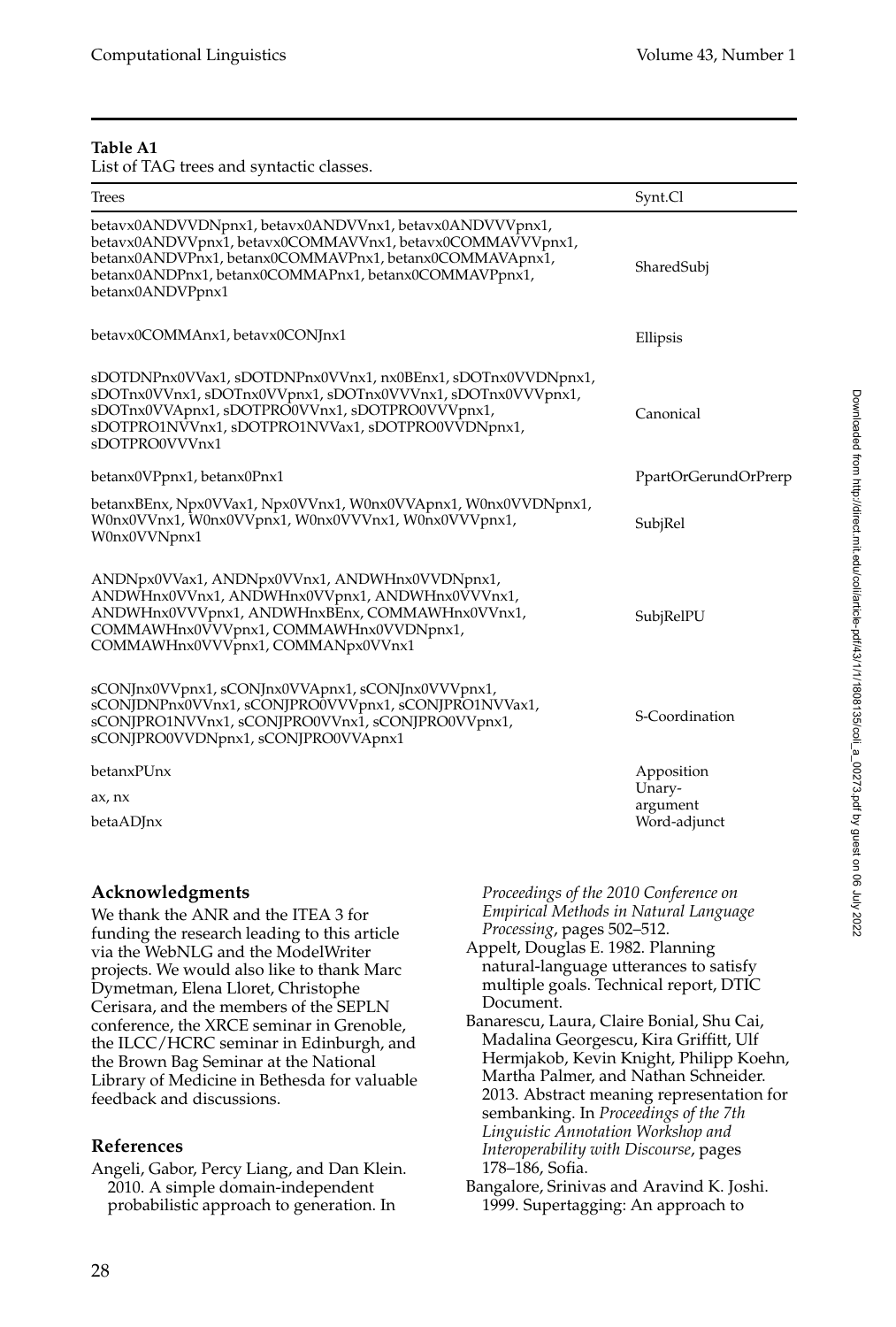almost parsing. *Computational Linguistics*, 25(2):237–265.

Bos, Johan. 2008. Wide-coverage semantic analysis with boxer. In *Proceedings of the 2008 Conference on Semantics in Text Processing*, pages 277–286.

- Clark, Stephen and James R. Curran. 2004. The importance of supertagging for wide-coverage CCG parsing. In *Proceedings of the 20th International Conference on Computational Linguistics*, page 282.
- Crabbé, Benoît, Denys Duchier, Claire Gardent, Joseph Le Roux, and Yannick Parmentier. 2013. XMG: eXtensible Meta Grammar. *Computational Linguistics*, 39(3): 581–620.

Curran, James R., Stephen Clark, and David Vadas. 2006. Multi-tagging for lexicalized-grammar parsing. In *Proceedings of the 21st International Conference on Computational Linguistics and the 44th Annual Meeting of the Association for Computational Linguistics*, pages 697–704.

- Danlos, Laurence. 1987. *The Linguistic Basis of Text Generation*. Cambridge University Press.
- Dethlefs, Nina, Helen Hastie, Heriberto Cuayáhuitl, and Oliver Lemon. 2013. Conditional random fields for responsive surface realisation using global features. In *Proceedings of the 51st Annual Meeting of the Association for Computational Linguistics (Volume 1: Long Papers)*, pages 1254–1263, Sofia.
- Draicchio, Francesco, Aldo Gangemi, Valentina Presutti, and Andrea Giovanni Nuzzolese. 2013. FRED: From natural language text to RDF and OWL in one click. In *The Semantic Web: ESWC 2013 Satellite Events*, pages 263–267, Montpellier.

Duma, Daniel and Ewan Klein. 2013. Generating natural language from linked data: Unsupervised template extraction. In *Proceedings of the 10th International Conference on Computational Semantics (IWCS 2013) – Long Papers*, pages 83–94, Potsdam.

Espinosa, Dominic, Michael White, and Dennis Mehay. 2008. Hypertagging: Supertagging for surface realization with CCG. In *Proceedings of ACL-08: HLT*, pages 183–191.

Ferrandez, Oscar, Christian Spurk, Milen Kouylekov, Iustin Dornescu, Sergio Ferrandez, Matteo Negri, Ruben Izquierdo, David Tomas, Constantin Orasan, Guenter Neumann et al. 2011. The QALL-ME framework: A specifiable-domain multilingual question answering architecture. *Web Semantics: Science, Services and Agents on the World Wide Web*, 9(2):137–145.

- Franconi, Enrico, Paolo Guagliardo, Sergio Tessaris, and Marco Trevisan. 2011a. A natural language ontology-driven query interface. In *9th International Conference on Terminology and Artificial Intelligence*, page 43, Paris.
- Franconi, Enrico, Paolo Guagliardo, and Marco Trevisan. 2010a. An intelligent query interface based on ontology navigation. In *Proceedings of the Workshop on Visual Interfaces to the Social and Semantic Web (VISSW 2010)*. Palo Alto, US.
- Franconi, Enrico, Paolo Guagliardo, and Marco Trevisan. 2010b. Quelo: A NL-based intelligent query interface. In *Proceedings of the 2nd Workshop on Controlled Natural Languages (CNL 2010)*, Sicily. CEUR Workshop Proceedings.
- Franconi, Enrico, Paolo Guagliardo, Marco Trevisan, and Sergio Tessaris. 2011. Quelo: An Ontology-Driven Query Interface. In *Proceedings of the 24th International Workshop on Description Logics (DL 2011)*, pages 488–498, Barcelona.
- Gardent, Claire and Eric Kow. 2007. A symbolic approach to near-deterministic surface realisation using tree adjoining grammar. In *Proceedings of the 45th Annual Meeting of the Association for Computational Linguistics*, pages 328–335.
- Gardent, Claire and Laura Perez-Beltrachini. 2010. RTG based surface realisation for TAG. In *Proceedings of the 23rd International Conference on Computational Linguistics (COLING 2010)*, pages 367–375, Beijing.
- Guagliardo, Paolo. 2009. Theoretical foundations of an ontology-based visual tool for query formulation support. Technical report, KRDB Research Centre, Free University of Bozen-Bolzano, October.

Keet, C. Maria, Ronell Alberts, Aurona Gerber, and Gibson Chimamiwa. 2008. Enhancing Web portals with ontology-based data access: The case study of South Africa's Accessibility Portal for People with Disabilities. In *Proceedings of the 11th International Workshop on OWL: Experiences and Directions (OWLED 2014)*, Riva del Garda.

Kondadadi, Ravi, Blake Howald, and Frank Schilder. 2013. A statistical NLG framework for aggregated planning and realization. In *Proceedings of the 51st Annual Meeting of the Association for Computational Linguistics (Volume 1: Long Papers)*, pages 1406–1415, Sofia.